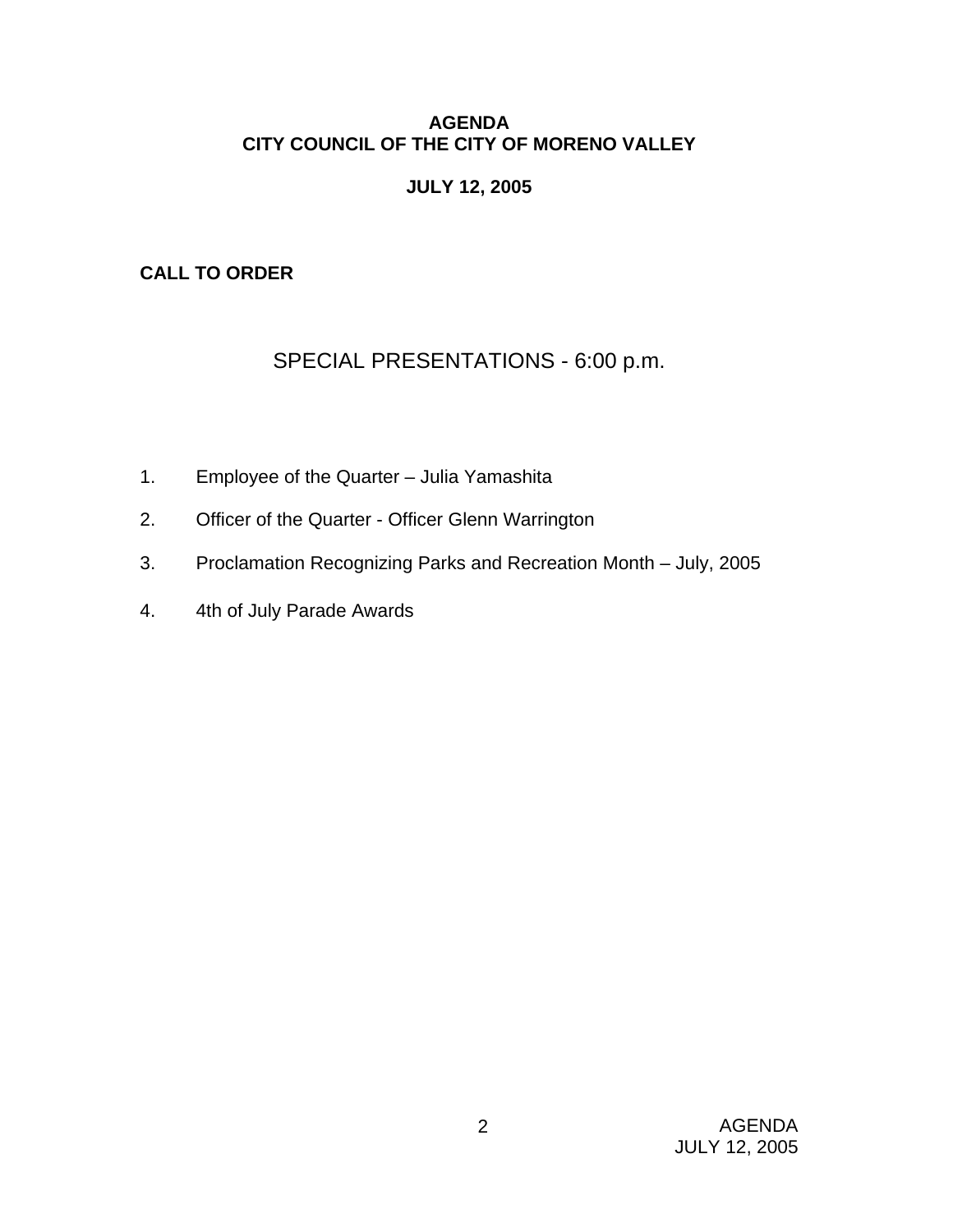#### **AGENDA JOINT MEETING OF THE CITY COUNCIL OF THE CITY OF MORENO VALLEY MORENO VALLEY COMMUNITY SERVICES DISTRICT COMMUNITY REDEVELOPMENT AGENCY OF THE CITY OF MORENO VALLEY AND THE BOARD OF LIBRARY TRUSTEES**

### **REGULAR MEETING - 6:30 P.M. JULY 12, 2005**

**CALL TO ORDER** (Joint Meeting of the City Council of the City of Moreno Valley, Moreno Valley Community Services District, Community Redevelopment Agency of the City of Moreno Valley and the Board of Library Trustees - actions taken at the Joint Meeting are those of the Agency indicated on each Agenda item)

### **PLEDGE OF ALLEGIANCE**

**INVOCATION** – Pastor Lupe Gonzalez, Temple of Miracles Foursquare

# **ROLL CALL**

# **INTRODUCTIONS**

PUBLIC COMMENTS **ON MATTERS ON THE AGENDA** WILL BE TAKEN UP AS THE ITEM IS CALLED FOR BUSINESS, BETWEEN STAFF'S REPORT AND CITY COUNCIL DELIBERATION (SPEAKER SLIPS MAY BE TURNED IN UNTIL THE ITEM IS CALLED FOR BUSINESS.) Those wishing to speak should submit a BLUE speaker slip to the Bailiff. There is a three-minute limit per person. All remarks and questions shall be addressed to the presiding officer or to the City Council and not to any individual Council member, staff member or other person.

PUBLIC COMMENTS **ON MATTERS NOT ON THE AGENDA** UNDER THE JURISDICTION OF THE CITY COUNCIL WILL BE HEARD PRIOR TO CITY COUNCIL REPORTS AND CLOSING COMMENTS. IN THE EVENT THAT THE AGENDA ITEM FOR SUCH PUBLIC COMMENTS HAS NOT BEEN CALLED BY 9:00 P.M., IT SHALL BE CALLED AS THE NEXT ITEM OF BUSINESS FOLLOWING THE CONCLUSION OF ANY ITEM BEING HEARD AT 9:00 P.M. Those wishing to speak should submit a BLUE speaker slip to the Bailiff. There is a three-minute limit per person. All remarks and questions shall be addressed to the presiding officer or to the City Council and not to any individual Council member, staff member or other person.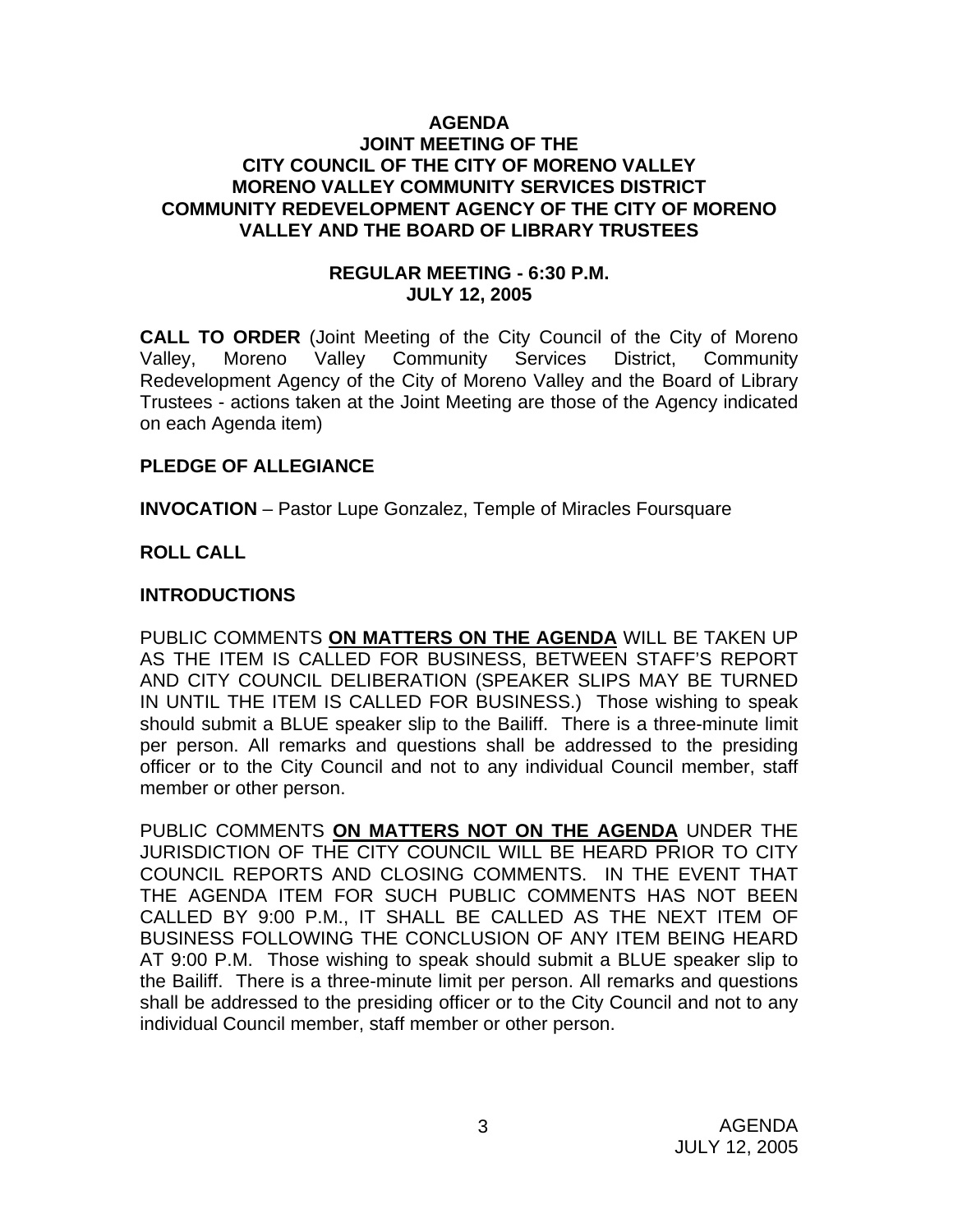# **JOINT CONSENT CALENDARS (SECTIONS A-D) OF THE CITY COUNCIL OF THE CITY OF MORENO VALLEY, MORENO VALLEY COMMUNITY SERVICES DISTRICT, COMMUNITY REDEVELOPMENT AGENCY OF THE CITY OF MORENO VALLEY, AND THE BOARD OF LIBRARY TRUSTEES**

All items listed under the Consent Calendars, Sections A, B, C, and D are considered to be routine and non-controversial, and may be enacted by one motion unless a member of the Council, Community Services District, Redevelopment Agency or the Board of Library Trustees requests that an item be removed for separate action. The motion to adopt the Consent Calendars is deemed to be a separate motion by each Agency and shall be so recorded by the City Clerk. Items withdrawn for report/discussion will be heard after public hearing items.

# **A. CONSENT CALENDAR** - **CITY COUNCIL**

- A1. ORDINANCES FIRST READING BY TITLE ONLY Recommendation: Waive reading of all Ordinance Introductions and read by title only.
- A2. MINUTES REGULAR MEETING OF JUNE 28, 2005 (Report of: City Clerk's Department) Recommendation: Approve as submitted.
- A3. ACCEPTANCE OF THE CALIFORNIA OFFICE OF TRAFFIC SAFETY (OTS) GRANT FUNDING ENTITLED, "MVPD AUTOMATED CITATION PROGRAM" (Report of: Police Department) Recommendation: Accept the OTS Grant entitled "MVPD Automated Citation Program." The amount of the grant will be approximately \$42,000. The exact amount of the grant will be determined upon completion of the grant agreement.
- A4. REQUEST FOR A 4-WAY STOP AT THE INTERSECTION OF KRAMERIA AVENUE AND CALLE AURORA/VISTA CONEJO DRIVE (Report of: Public Works Department) Recommendation: Adopt Resolution No. 2005-56 to establish 4 way stop controls at the intersection of Krameria Avenue and Calle Aurora/Vista Conejo Drive.

### Resolution No. 2005-56

 A Resolution of the City Council of the City of Moreno Valley, Establishing Stop Controls for North and South Bound Traffic on Krameria Avenue at Calle Aurora/Vista Conejo Drive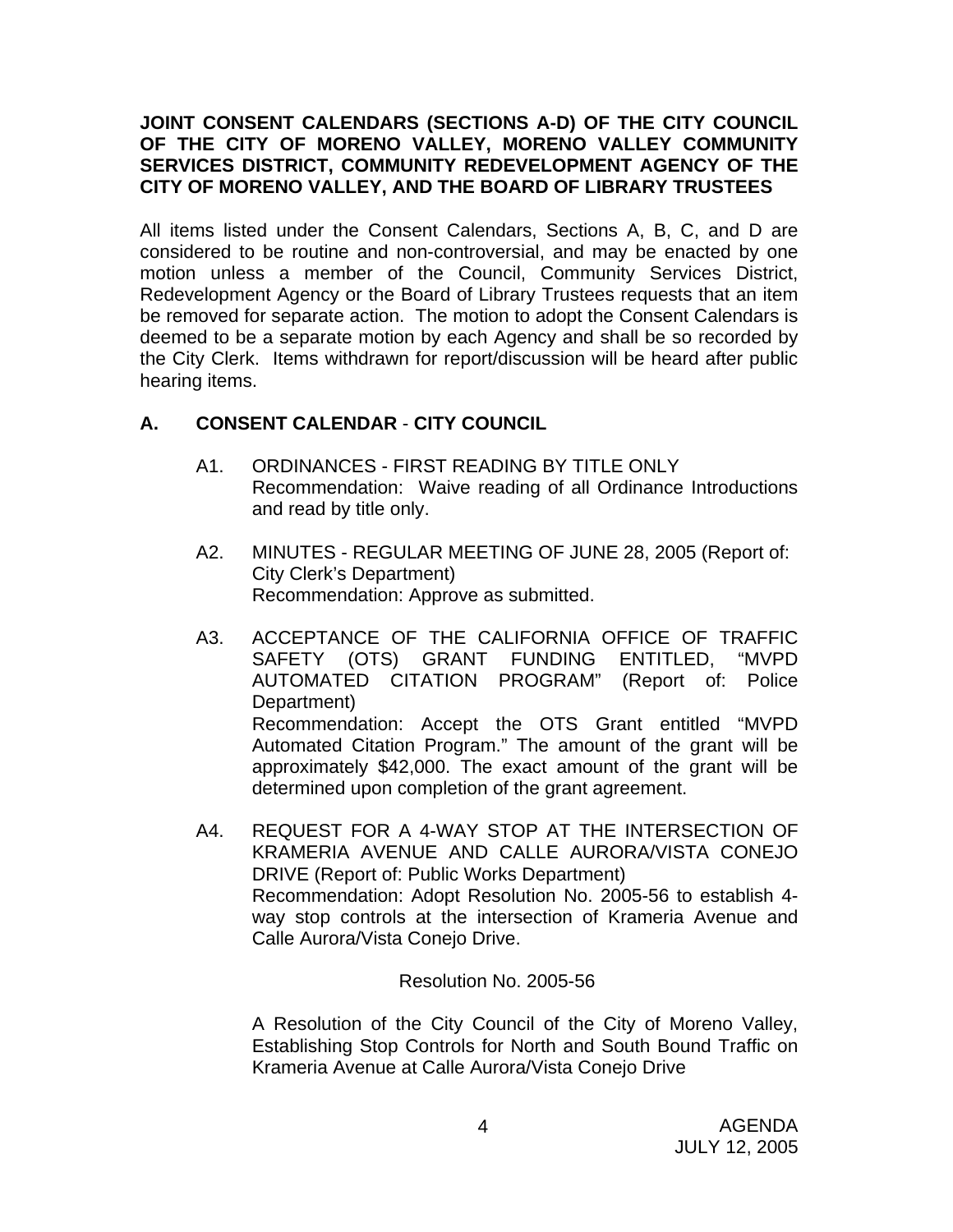- A5. PROFESSIONAL CONSULTANT SERVICES AGREEMENT FOR PIGEON PASS ROAD WIDENING FROM CLIMBING ROSE DRIVE TO NORTH CITY LIMITS, PROJECT NO. 06-41570324 (Report of: Public Works Department) Recommendation: Award the Agreement for Professional Consultant Services to HDR Engineering, Inc., 1936 East Deere Avenue, Suite 220, Santa Ana, CA 92705, to provide design and construction support services for the Pigeon Pass Road Widening; authorize the Mayor to execute the Agreement for Professional Consultant Services with HDR Engineering, Inc.; authorize the appropriation of \$425,700 from the unencumbered Development Impact Fees (DIF) Arterial Streets (Fund 416) fund balance for design, right-of-way, and construction support services for the Pigeon Pass Road Widening to fund the shortfall; and authorize the issuance of two Purchase Orders to HDR Engineering, Inc., totaling \$895,700 (the proposal amount plus 10% contingency) (Account Nos. 415.70324 and 416.\_\_\_\_), when the agreement has been signed by all parties.
- A6. AMENDMENT OF AGREEMENT AND RATIFICATION OF APPLICATION FOR GRANT FUNDING FOR THE MORENO VALLEY YOUTHBUILD PROGRAM (Report of: Interim Economic Development Director) Recommendation: Approve the first amendment to the Affordable Housing Agreement between the City of Moreno Valley, the Redevelopment Agency of the City of Moreno Valley, and Moreno Valley YouthBuild, Inc. and authorize the City Manager and the Agency's Executive Director to execute the appropriate documents and take the necessary actions to implement the amendment; adopt Resolution No. 2005-60, a resolution of the City Council of the City of Moreno Valley approving an amendment to the Affordable Housing Agreement with the Redevelopment Agency of the City of Moreno Valley and Moreno Valley YouthBuild, Inc. and making findings in connection therewith; appropriate \$50,360.60 from fund number 894.91310 (RDA Housing Set aside funds) for the payment of the Developer Fee authorized by the amendment to the Affordable Housing Agreement with the City of Moreno Valley and Moreno Valley YouthBuild, Inc.; and ratify the application requesting YouthBuild Grant funds submitted to the United States Department of Housing and Urban Development (HUD).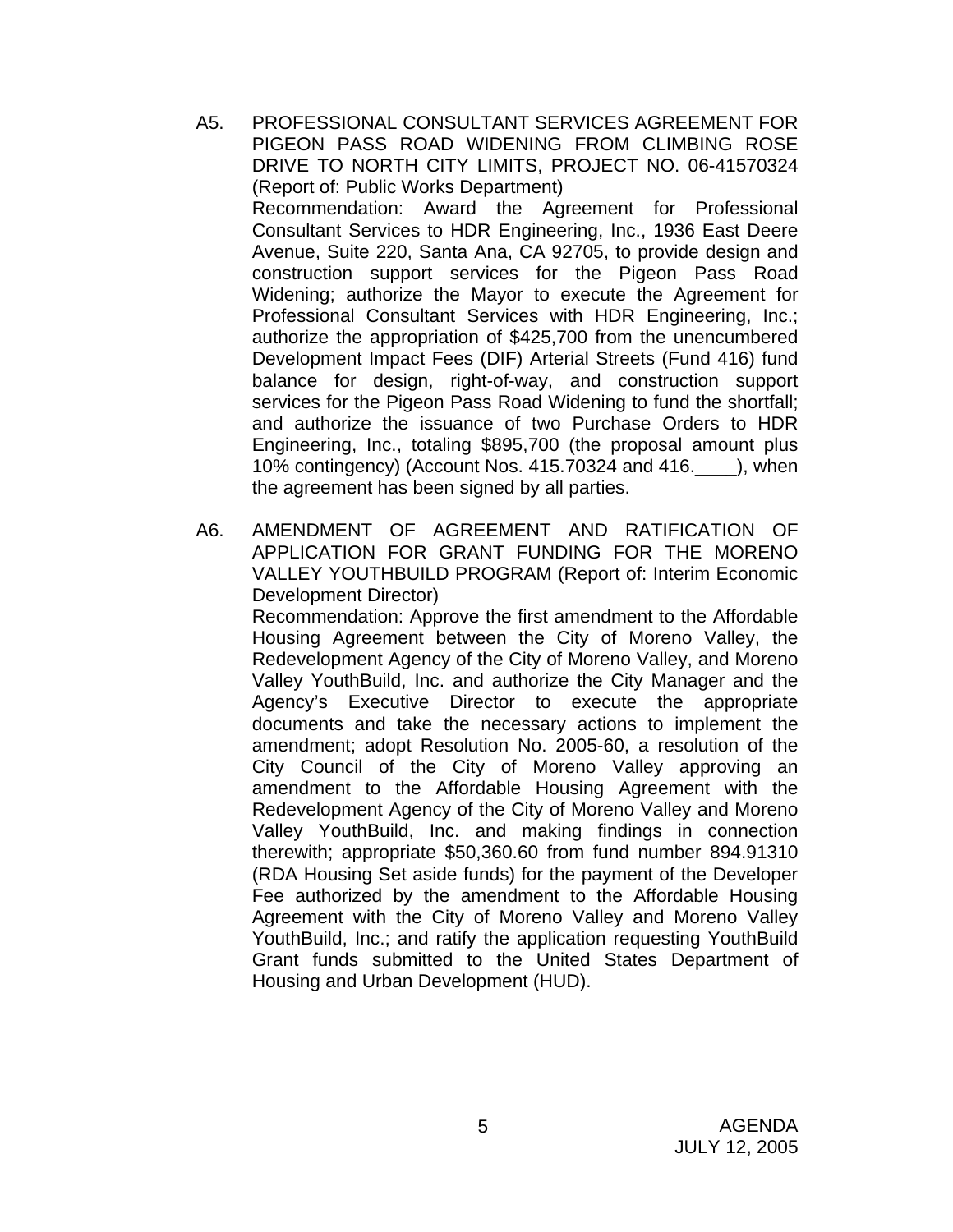#### Resolution No. 2005-60

A Resolution of the City Council of the City of Moreno Valley, Approving an Amendment to the Affordable Housing Agreement with the Redevelopment Agency of the City of Moreno Valley and Moreno Valley Youthbuild, Inc. and Making Certain Findings

A7. REQUEST ADOPTION OF PLANS AND SPECIFICATIONS, AND AUTHORIZATION TO ADVERTISE FOR CONSTRUCTION BIDS FOR THE INDIAN STREET AND CACTUS AVENUE INTERSECTION AND STORM DRAIN IMPROVEMENTS, PROJECT NO. 03-12567123 (Report of: Public Works Department) Recommendation: Adopt the plans and specifications that are on

file in the office of the City Engineer; and authorize the City Clerk to advertise the project for construction bids upon receipt of Caltrans authorization to proceed.

A8. NOTICE OF COMPLETION AND ACCEPTANCE OF THE FISCAL YEAR 2003/2004 ANNUAL SLURRY SEAL PROGRAM, PROJECT NO. 03-12584830 (Report of: Public Works Department)

 Recommendation: Ratify Contract Change Order Nos. 1 and 2 (Final); accept the work as complete for the Fiscal Year 2003/2004 Annual Slurry Seal Program constructed by Pavement Coatings Co., 5312 Cypress Street, Cypress, California 90630; direct the City Clerk to record the Notice of Completion within ten (10) calendar days at the office of the County Recorder of Riverside County, as required by Section 3093 of the California Civil Code; authorize the Director of Finance to release the retention to Pavement Coatings Co. thirty-five (35) calendar days after the date of recordation of the Notice of Completion, if no claims are filed against the project; authorize the Finance Director to increase Purchase Order No. 28357 in the amount of \$34,621.10 to cover the balance above the approved Purchase Order amount; and accept the improvements into the City's maintained road system.

A9. THIRD AMENDMENT TO AGREEMENT FOR PROFESSIONAL CONSULTANT SERVICES WITH BERG & ASSOCIATES, INC. (Report of: Public Works Department) Recommendation: Approve the Third Amendment to Agreement for Professional Consultant Services with Berg & Associates, Inc., 302 West 5<sup>th</sup> Street, Suite 210, San Pedro, California 92731 to provide professional consultant services; authorize the Mayor to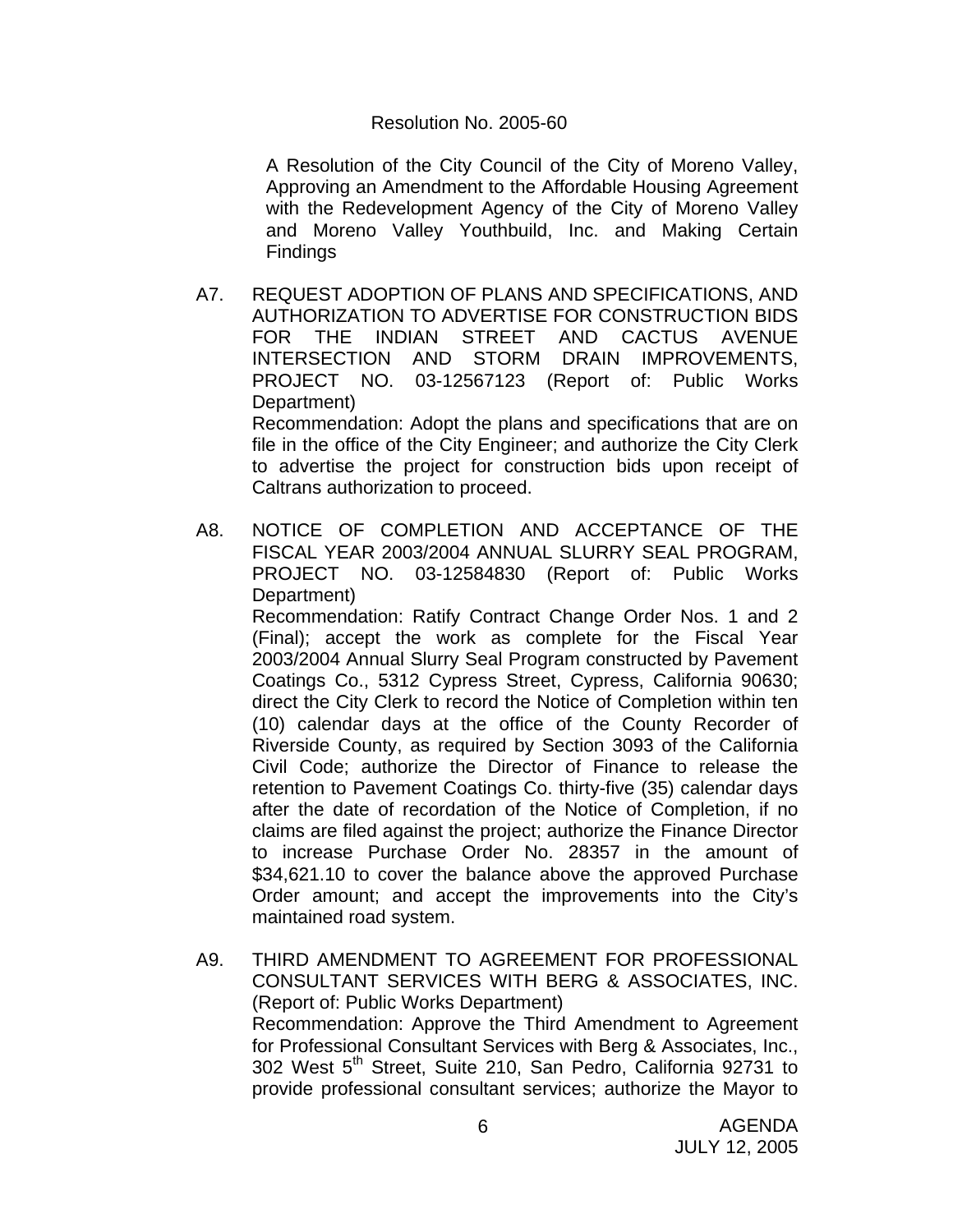execute said Third Amendment to Agreement for Professional Consultant Services with Berg & Associates, Inc.; and authorize an increase in the Purchase Order to Berg & Associates, Inc. in the amount of \$70,000, when the Third Amendment to Agreement for Professional Consultant Services has been signed by all parties.

A10. PROFESSIONAL CONSULTANT SERVICES AGREEMENT FOR STATE ROUTE 60/MORENO BEACH DRIVE INTERCHANGE AND NASON STREET OVERCROSSING IMPROVEMENTS, PROJECT NO. 07-41570024 (Report of: Public Works Department)

 Recommendation: Award the Agreement for Professional Consultant Services to Parsons Transportation Group, Inc., 2201 Dupont Drive, Suite 200, Irvine, California, 92612, to provide Planning/Project Approval and Environmental Document (Planning/PA&ED) phase services; authorize the Mayor to execute the Agreement for Professional Consultant Services with Parsons Transportation Group, Inc.; and authorize the issuance of a Purchase Order to Parsons Transportation Group, Inc., in the amount of \$728,384 (the proposal amount plus 10% contingency) when the agreement has been signed by all parties (415.70024).

A11. NOTICE OF COMPLETION AND ACCEPTANCE OF THE CONSTRUCTION FOR THE SENATE BILL 821 PERRIS BOULEVARD SIDEWALK IMPROVEMENTS BETWEEN DRACAEA AVENUE AND EUCALYPTUS AVENUE, AND ALESSANDRO BOULEVARD SIDEWALK IMPROVEMENTS BETWEEN ELSWORTH STREET AND GRANT STREET, PROJECT NOS. 04-12272220 AND 03-89280023 (Report of: Public Works)

 Recommendation: Ratify Contract Change Order Nos. 1 and 2 (Final); accept the work as complete for the construction of Senate Bill 821 (SB 821) Perris Boulevard Sidewalk Improvements between Dracaea Avenue and Eucalyptus Avenue, and Alessandro Boulevard Sidewalk Improvements between Elsworth Street and Grant Street by Elite Bobcat Service, Inc., 1320 East Sixth Street, Suite 100, Corona, California 92879-1700; direct the City Clerk to record the Notice of Completion within (10) days, at the office of the County Recorder of Riverside County, as required by Section 3093 of the California Civil Code; authorize the Director of Finance to release the retention to Elite Bobcat Service, Inc. thirty-five (35) calendar days after the date of recordation of the Notice of Completion, if no claims are filed against the project; and accept the improvements into the City's maintained road system.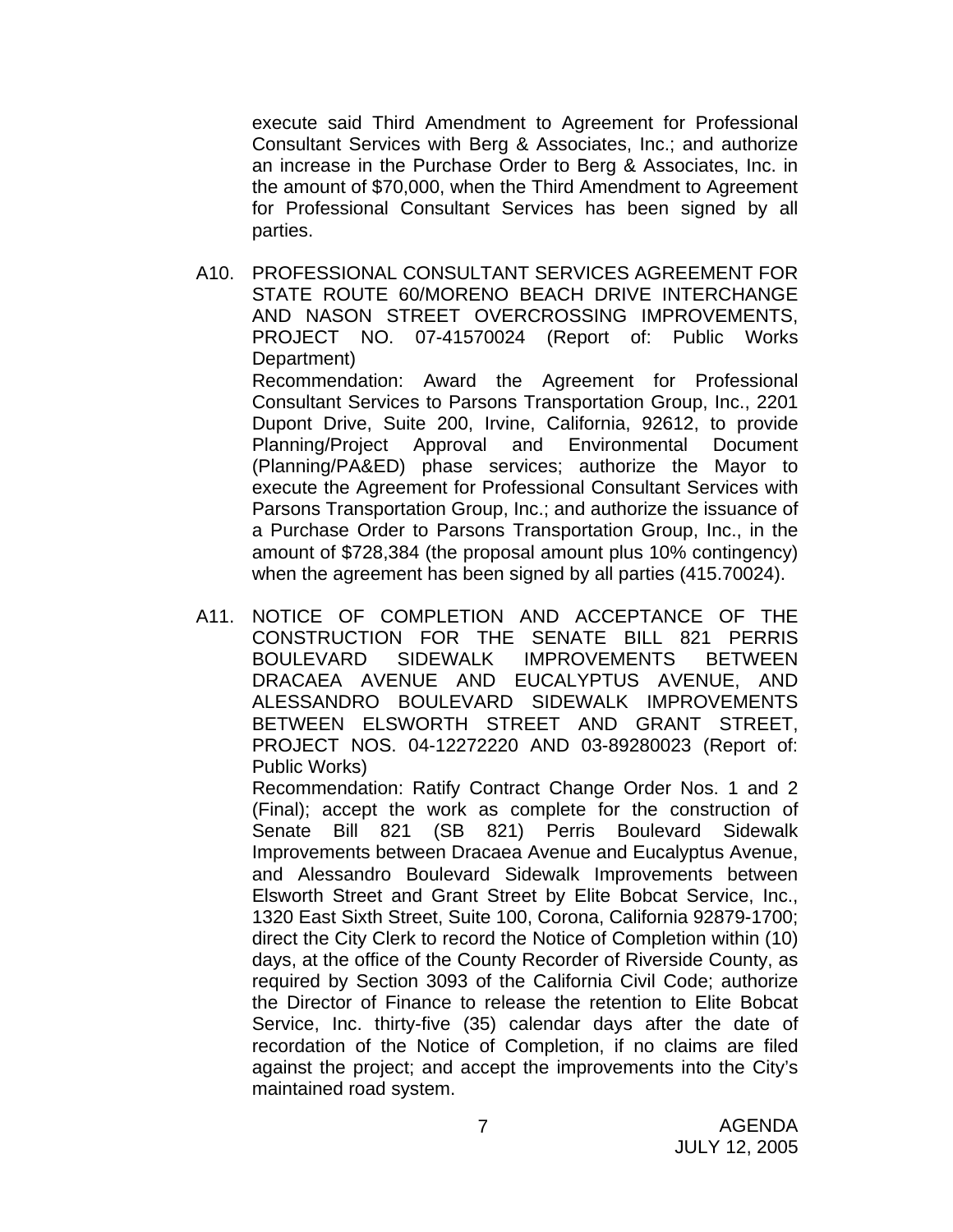A12. RESOLUTION APPROVING NEWLY REVISED PERSONNEL RULES & REGULATIONS (Report of Human Resources Director) Recommendation: Adopt Resolution No. 2005-62, repealing Resolution No. 90-48 and approving newly revised Personnel Rules & Regulations for City Employees. Further, that the City Council authorize the City Manager to amend the Personnel Rules & Regulations to make minor changes in the future.

Resolution No. 2005-62

A Resolution of the City Council of the City of Moreno Valley, California, Repealing Resolution No. 90-48 and Approving Personnel Rules and Regulations for City Employees

- A13. AGREEMENT FOR PROFESSIONAL ARCHITECTURAL SERVICES FOR THE CORPORATE YARD FACILITY SPACE NEEDS ANALYSIS AND CONCEPTUAL DESIGN, PROJECT NO. 05-41266522 (Report of: Public Works Department) Recommendation: Approve the Agreement for Professional Architectural Services with Gillis & Associates Architects, Inc., 2900 Bristol Street, Suite G-205, Costa Mesa, California 92626 to provide architectural services; authorize the Mayor to execute said Agreement for Professional Architectural Services with Gillis & Associates Architects, Inc.; and authorize the issuance of a Purchase Order to Gillis & Associates Architects, Inc., in the amount of \$258,535 (the proposal amount plus 15% contingency) when the agreement has been signed by all parties (Account No. 412.66522).
- A14. REQUEST ADOPTION OF PLANS AND SPECIFICATIONS, AND AUTHORIZATION TO ADVERTISE FOR CONSTRUCTION BIDS FOR FIRE STATION NO. 58, PROJECT NO. 05-43472523 (Report of: Public Works Department) Recommendation: Adopt the plans and specifications when they are approved by the Building Official and City Engineer during City Council recess; and authorize the City Clerk to advertise the project when it is approved by the Building Official and City Engineer for construction bids.

# **B. CONSENT CALENDAR** - **COMMUNITY SERVICES DISTRICT**

B1. ORDINANCES - FIRST READING BY TITLE ONLY Recommendation: Waive reading of all Ordinance Introductions and read by title only.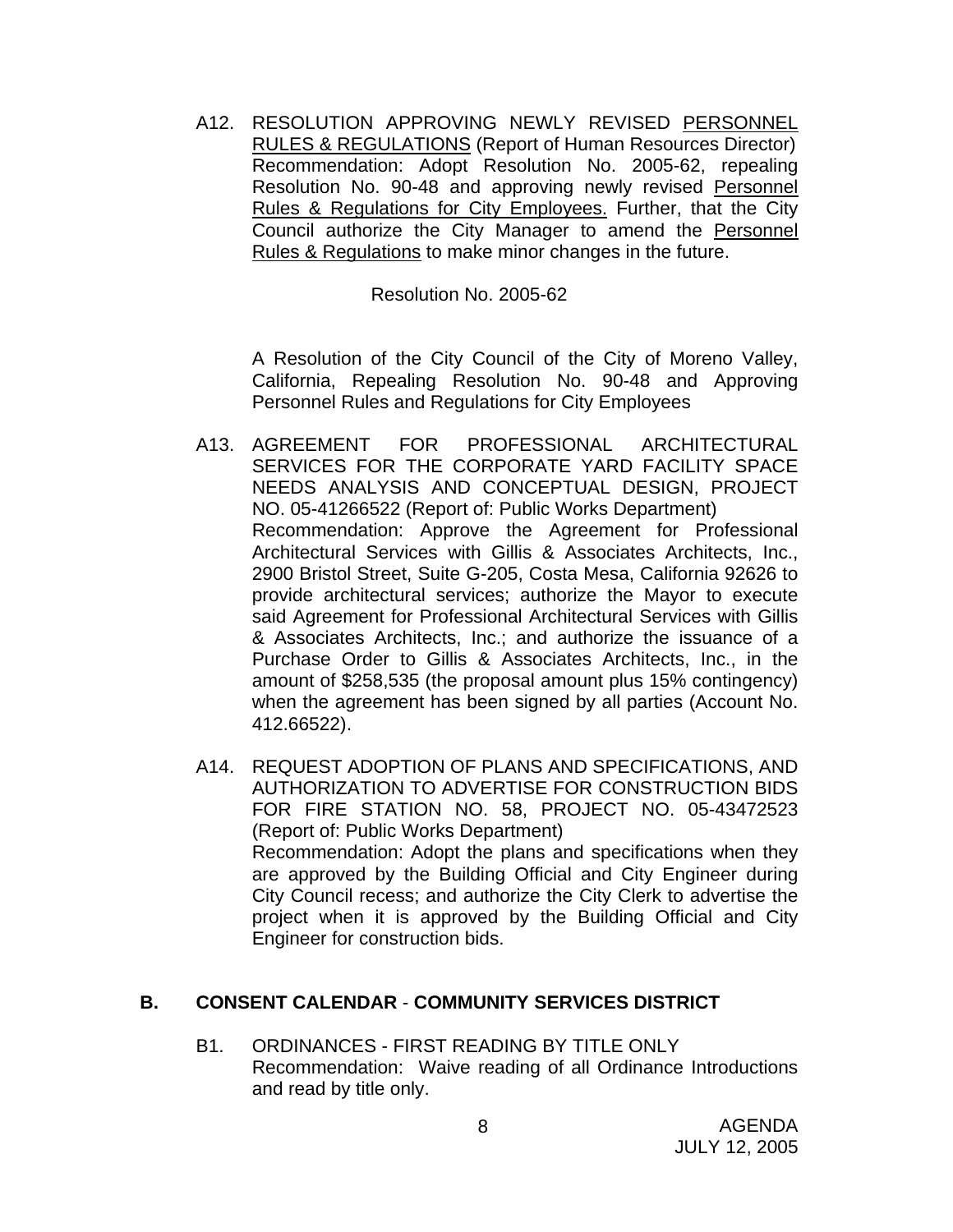- B2. MINUTES REGULAR MEETING OF JUNE 28, 2005 (Report of: City Clerk's Department) Recommendation: Approve as submitted.
- B3. ACCEPTANCE OF GRANT MONIES FROM THE CALIFORNIA DEPARTMENT OF EDUCATION, CHILD DEVELOPMENT SERVICES, FOR CHILD CARE SERVICES AND ADOPTION OF THE RESOLUTION TO CERTIFY THE APPROVAL OF THE GOVERNING BOARD (Report of: Parks & Recreation Department)

 Recommendation: Authorize the acceptance of grant money in the amount of \$634,568 for Fiscal Year (FY) 2005/2006 from the California Department of Education, Child Development Division, for the purpose of providing school age child care and development services; and adopt Resolution No. CSD 2005-12 to certify the approval of the governing board to enter into this transaction with the California Department of Education for the purpose of providing child care and development services and to authorize the designated personnel, as shown on the resolution, to sign contract documents for FY 2005/2006.

### Resolution No. CSD 2005-12

 A Resolution of the Moreno Valley Community Services District of the City of Moreno Valley, California, Certifying the Approval of the Governing Board to Enter into a Transaction with the California Department of Education for the Purpose of Providing Child Care and Development Services and to Authorize Designated Personnel to Sign Contract Documents for FY 2005/06

B4. RECOMMEND ACCEPTANCE OF WORK COMPLETED BY AAA-ACTION, INC. (Report of: Parks & Recreation Department) Recommendation: Accept as complete the fire sprinkler systems that were installed in the Conference and Recreation Center by AAA-Action, Inc.; direct the City Clerk to record the Notice of Completion within ten (10) calendar days at the office of the County Recorder of Riverside County, as required by Section 3093 of the California Civil Code; and authorize the Director of Finance to release the retention to AAA-Action, Inc. thirty-five (35) calendar days after the date of recordation of the Notice of Completion, if no claims are filed against the project.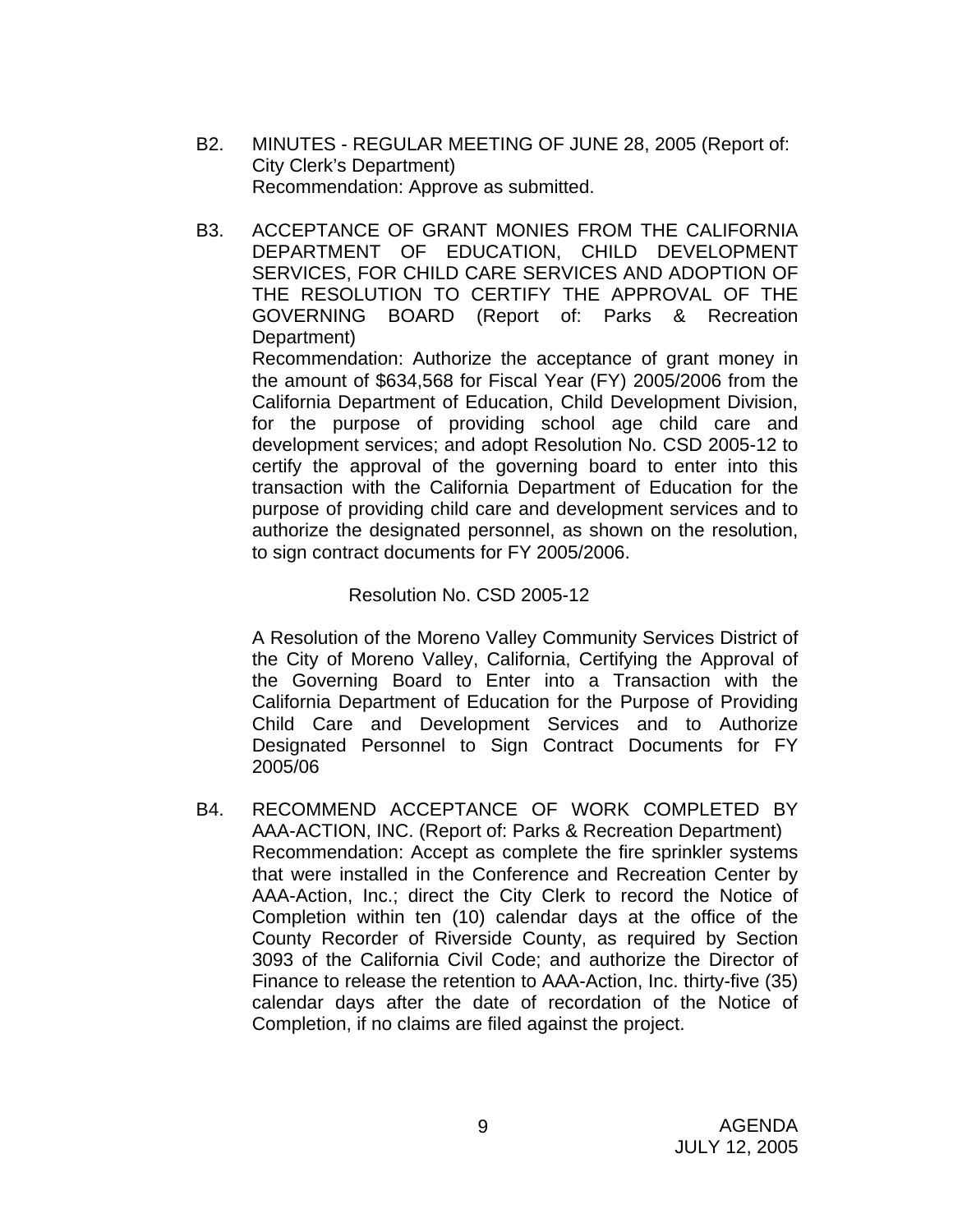B5. COMMUNITY FACILITIES DISTRICT NO. 1 (NEIGHBORHOOD PARK MAINTENANCE) - ANNEXATION 2005-6 (Report of: Public Works Department) Recommendation: Adopt Resolution No. CSD 2005-13; a Resolution of the Moreno Valley Community Services District of the City of Moreno Valley, California, certifying the results of an election and adding property to Community Facilities District No. 1 ("CFD No. 1").

Resolution No. CSD 2005-13

A Resolution of the Moreno Valley Community Services District of the City of Moreno Valley, California, Certifying the Results of an Election and Adding Property to Community Facilities District No. 1

B6. COMMUNITY FACILITIES DISTRICT NO. 1 (NEIGHBORHOOD PARK MAINTENANCE) – ANNEXATION 2005-7 (Report of: Public Works Department) Recommendation: Adopt Resolution No. CSD 2005-14; a Resolution of the Moreno Valley Community Services District of the City of Moreno Valley, California, certifying the results of an election and adding property to Community Facilities District No. 1 ("CFD No. 1").

Resolution No. CSD 2005-14

A Resolution of the Moreno Valley Community Services District of the City of Moreno Valley, California, Certifying the Results of an Election and Adding Property to Community Facilities District No. 1

B7. PROPOSED ADDITIONAL SITES AT EDGEMONT ELEMENTARY SCHOOL AND CREEKSIDE ELEMENTARY SCHOOL AND THE ADDITION OF ONE SITE SUPERVISOR POSITION FOR THE GRANT FUNDED CHILD CARE PROGRAM (Report of: Parks & Recreation Department) Recommendation: Change Edgemont Elementary from an after school program to a licensed child care facility; authorize the addition of one new Child Care Site Supervisor position to the City employee roster for the Child Care Services Program and appropriate funds for this position; authorize opening of a new licensed child care facility at Creekside Elementary and Edgemont Elementary for the Child Care Services Program; and authorized Child Care Program Manager or Children's Services Supervisor to sign as licensure and enter into contracts with the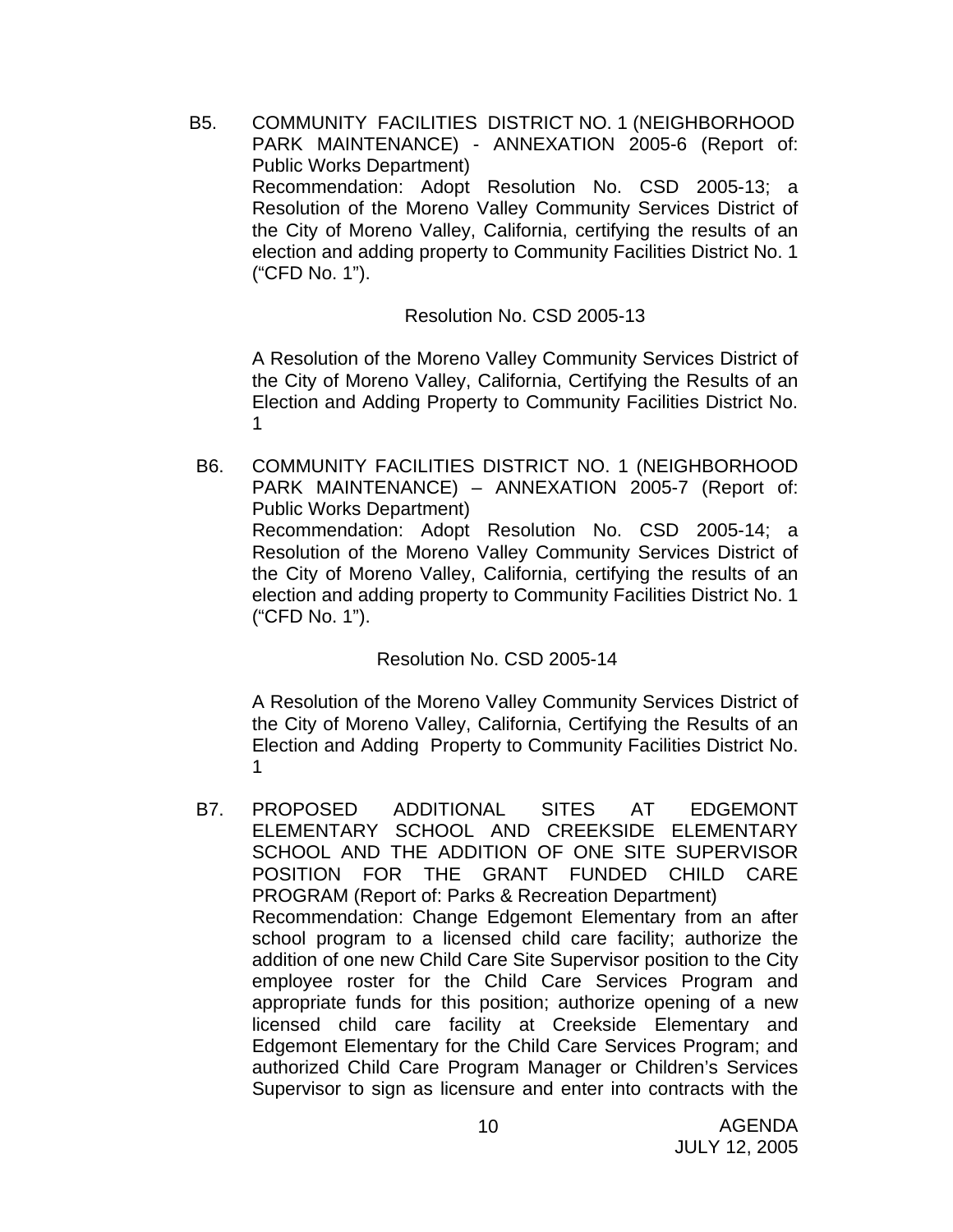State of California Community Care Licensing on behalf of the City of Moreno Valley.

B8. RATIFY THE CONTRACTS, AWARD BIDS AND CHANGE ORDERS THE EXECUTIVE DIRECTOR ENTERED INTO IN REGARD TO THE CONFERENCE AND RECREATION CENTER ON BEHALF OF THE MORENO VALLEY COMMUNITY SERVICES DISTRICT BOARD OF DIRECTORS (Report of: Parks & Recreation Department) Recommendation: Ratify the contracts, award bids and change orders the Executive Director entered into in regard to the Conference and Recreation Center on behalf of the Moreno Valley Community Services District Board of Directors.

# **C. CONSENT CALENDAR** - **COMMUNITY REDEVELOPMENT AGENCY**

- C1. ORDINANCES FIRST READING BY TITLE ONLY Recommendation: Waive reading of all Ordinance Introductions and read by title only.
- C2. MINUTES REGULAR MEETING OF JUNE 28, 2005 (Report of: City Clerk's Department) Recommendation: Approve as submitted.
- C3. AMENDMENT OF AGREEMENT AND RATIFICATION OF APPLICATION FOR GRANT FUNDING FOR THE MORENO VALLEY YOUTHBUILD PROGRAM (Report of: Interim Economic Development Director) Recommendation: Approve the first amendment to the Affordable Housing Agreement between the City of Moreno Valley, the Redevelopment Agency of the City of Moreno Valley, and Moreno Valley YouthBuild, Inc. and authorize the City Manager and the Agency's Executive Director to execute the appropriate documents and take the necessary actions to implement the amendment; adopt Resolution No. RDA 2005-06, a resolution of the Community Redevelopment Agency of the City of Moreno Valley approving an amendment to the Affordable Housing Agreement with the City of Moreno Valley and Moreno Valley YouthBuild, Inc. and making findings in connection therewith; appropriate \$50,360.60 from fund number 894.91310 (RDA Housing Set aside funds) for the payment of the Developer Fee authorized by the amendment to the Affordable Housing Agreement with the City of Moreno Valley and Moreno Valley YouthBuild, Inc.; and ratify the application requesting YouthBuild Grant funds submitted to the United States Department of Housing and Urban Development (HUD).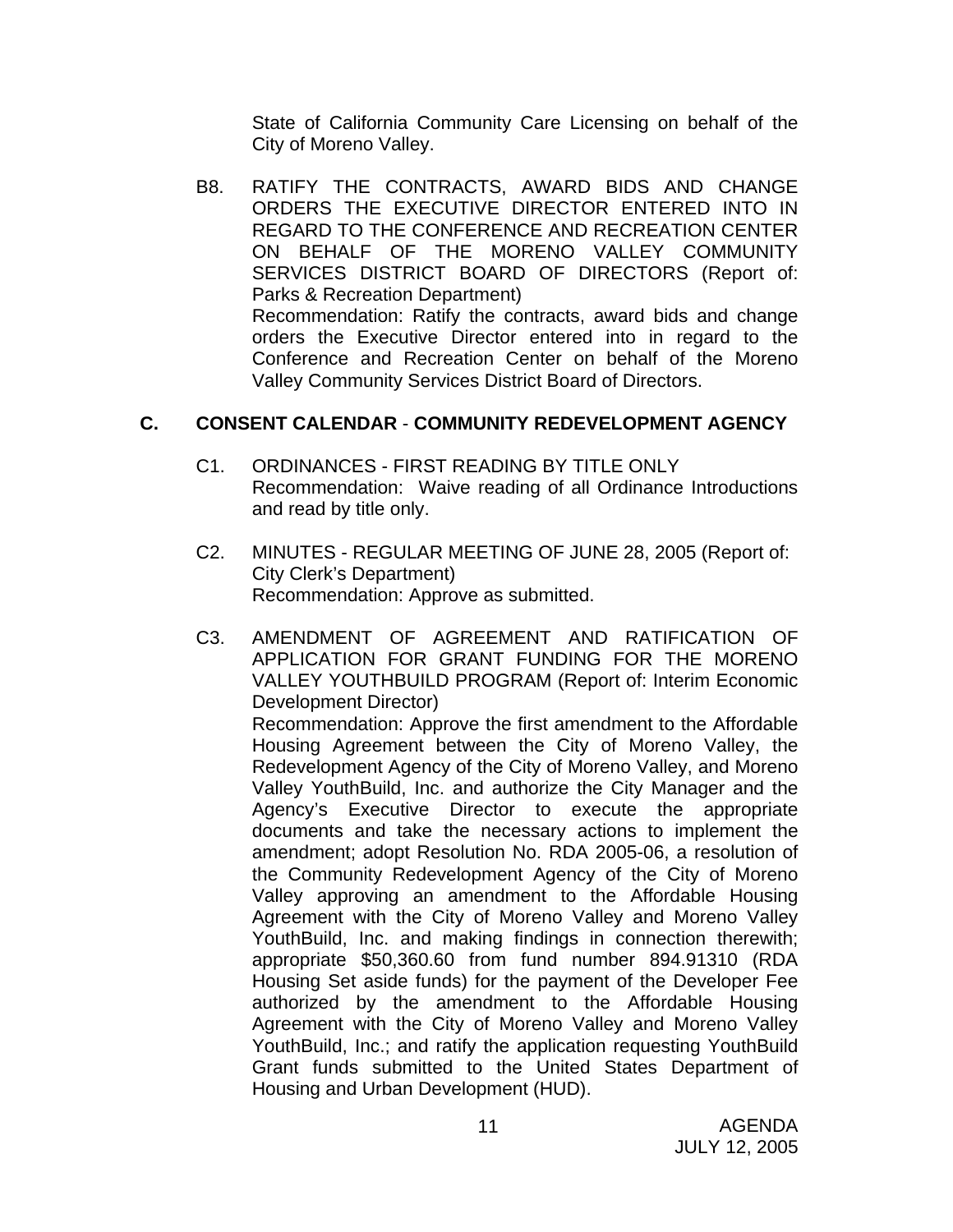### Resolution No. RDA 2005-06

 A Resolution of the Community Redevelopment Agency of the City of Moreno Valley, California, Approving an Amendment to the Affordable Housing Agreement with the City of Moreno Valley and Moreno Valley YouthBuild, Inc., Making Certain Findings and Approving the Use of Funds

# **D. CONSENT CALENDAR** - **BOARD OF LIBRARY TRUSTEES**

- D1. ORDINANCES FIRST READING BY TITLE ONLY Recommendation: Waive reading of all Ordinance Introductions and read by title only.
- D2. MINUTES REGULAR MEETING OF JUNE 28, 2005 (Report of: City Clerk's Department) Recommendation: Approve as submitted.

# **E. PUBLIC HEARINGS**

Questions or comments from the public on a Public Hearing matter are limited to five minutes per individual and must pertain to the subject under consideration.

 Those wishing to speak should complete and submit a GOLDENROD speaker slip to the Bailiff.

E1. MAIL BALLOT PROCEEDING FOR **TENTATIVE TRACT 25956**  (AND ALL AFFECTED PHASES) FOR INCLUSION INTO COMMUNITY SERVICES DISTRICT (CSD) ZONE B (RESIDENTIAL STREET LIGHTING). SOUTH OF FIR AVENUE AND WEST OF KITCHING STREET; AND MAIL BALLOT PROCEEDING FOR **TENTATIVE TRACT 30467**  (AND ALL AFFECTED PHASES) FOR INCLUSION INTO COMMUNITY SERVICES DISTRICT (CSD) ZONE B (RESIDENTIAL STREET LIGHTING). EAST OF HUBBARD STREET, WEST OF PERRIS BOULEVARD AND NORTH OF EL DORADO DRIVE; AND MAIL BALLOT PROCEEDING FOR **TENTATIVE TRACT 31149**  (AND ALL AFFECTED PHASES) FOR: APPROVAL OF THE NATIONAL POLLUTANT DISCHARGE ELIMINATION SYSTEM (NPDES) REGULATORY RATE SCHEDULE – WEST OF KITCHING STREET AND NORTH OF FRAN LOU DRIVE; AND MAIL BALLOT PROCEEDING FOR **TENTATIVE TRACT 32210**  (AND ALL AFFECTED PHASES) FOR: 1) INCLUSION INTO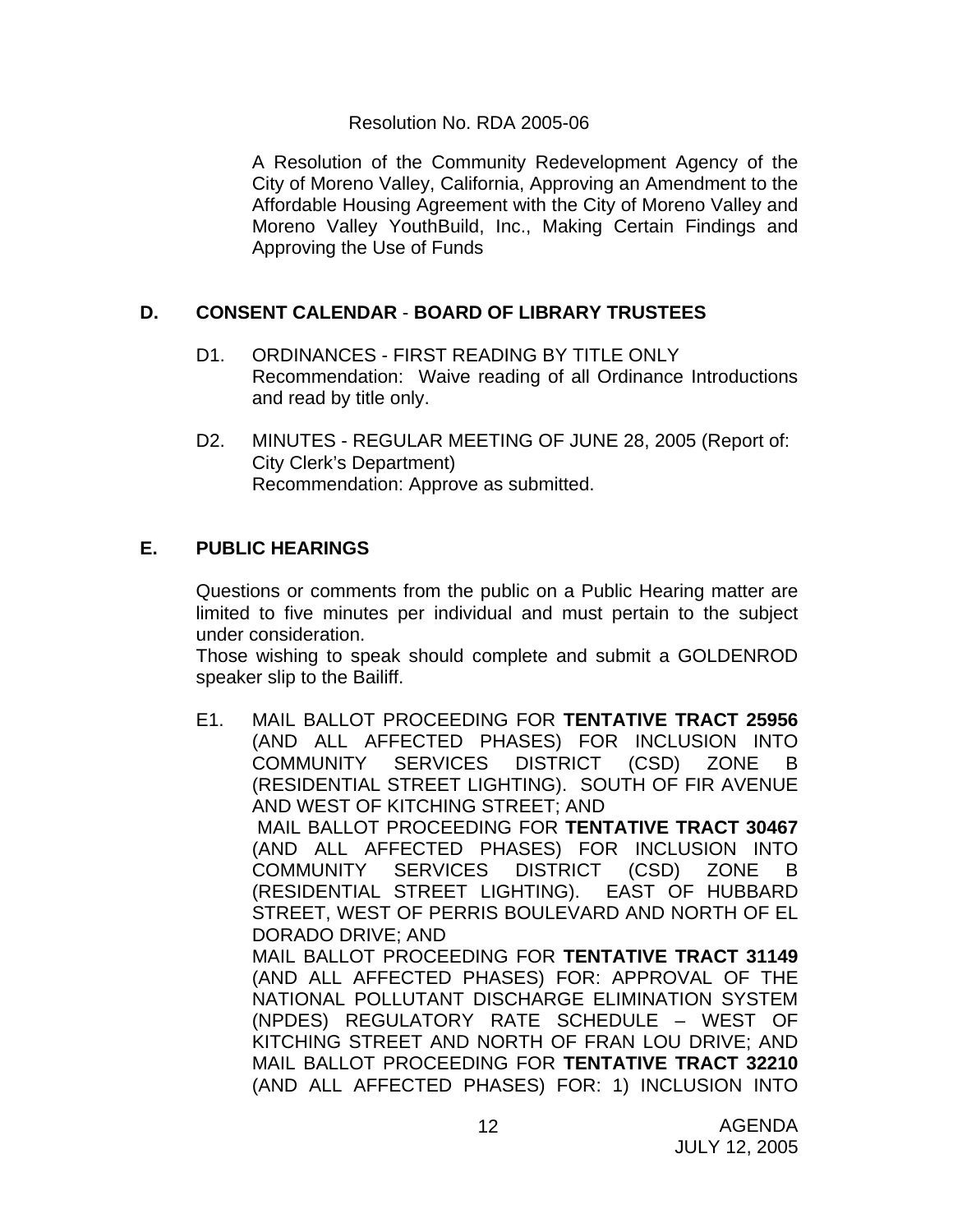COMMUNITY SERVICES DISTRICT (CSD) ZONE B (RESIDENTIAL STREET LIGHTING) AND 2) APPROVAL OF THE NATIONAL POLLUTANT DISCHARGE ELIMINATION SYSTEM (NPDES) REGULATORY RATE SCHEDULE. NORTH OF ANGELA WAY AND WEST OF TARRANO LANE; AND

MAIL BALLOT PROCEEDING FOR **TENTATIVE TRACT 30967**  (AND ALL AFFECTED PHASES) FOR: 1) INCLUSION INTO COMMUNITY SERVICES DISTRICT (CSD) ZONE B (RESIDENTIAL STREET LIGHTING), 2) INCLUSION INTO CSD ZONE D (PARKWAY LANDSCAPE MAINTENANCE) AND 3) APPROVAL OF THE NATIONAL POLLUTANT DISCHARGE ELIMINATION SYSTEM (NPDES) REGULATORY RATE SCHEDULE. SOUTH OF KRAMERIA AVENUE, EAST OF INDIAN STREET; AND

MAIL BALLOT PROCEEDING FOR **TENTATIVE TRACT 31424**  (AND ALL AFFECTED PHASES) FOR: 1) INCLUSION INTO COMMUNITY SERVICES DISTRICT (CSD) ZONE B (RESIDENTIAL STREET LIGHTING), 2) INCLUSION INTO CSD ZONE D (PARKWAY LANDSCAPE MAINTENANCE) AND 3) APPROVAL OF THE NATIONAL POLLUTANT DISCHARGE ELIMINATION SYSTEM (NPDES) REGULATORY RATE SCHEDULE. EAST OF QUINCY STREET BETWEEN COTTONWOOD AVENUE AND EUCALYPTUS AVENUE (Report of: Public Works Department)

 Recommendation: That the City Council and the Board of Directors of the Moreno Valley Community Services District (CSD), after conducting the public hearing:

- 1. Tabulate the mail ballots for Tentative Tracts 25956, 30467, 31149, 32210, 30967 and 31424 (and all their affected phases) for each described service;
- 2. Verify and accept the results of the mail ballot proceedings as identified on the Official Tally Sheet and Assessor Parcel Number (APN) listing;
- 3. Receive and file with the City Clerk's Office the accepted Official Tally Sheet and APN listing; and
- 4. If approved, authorize and impose the applicable CSD Zones B, D, and NPDES regulatory rate to the tentative tracts participating in each identified program.
- E2. A PUBLIC HEARING ON THE FOLLOWING LAND USE PROPOSALS (Report of: Community Development Director)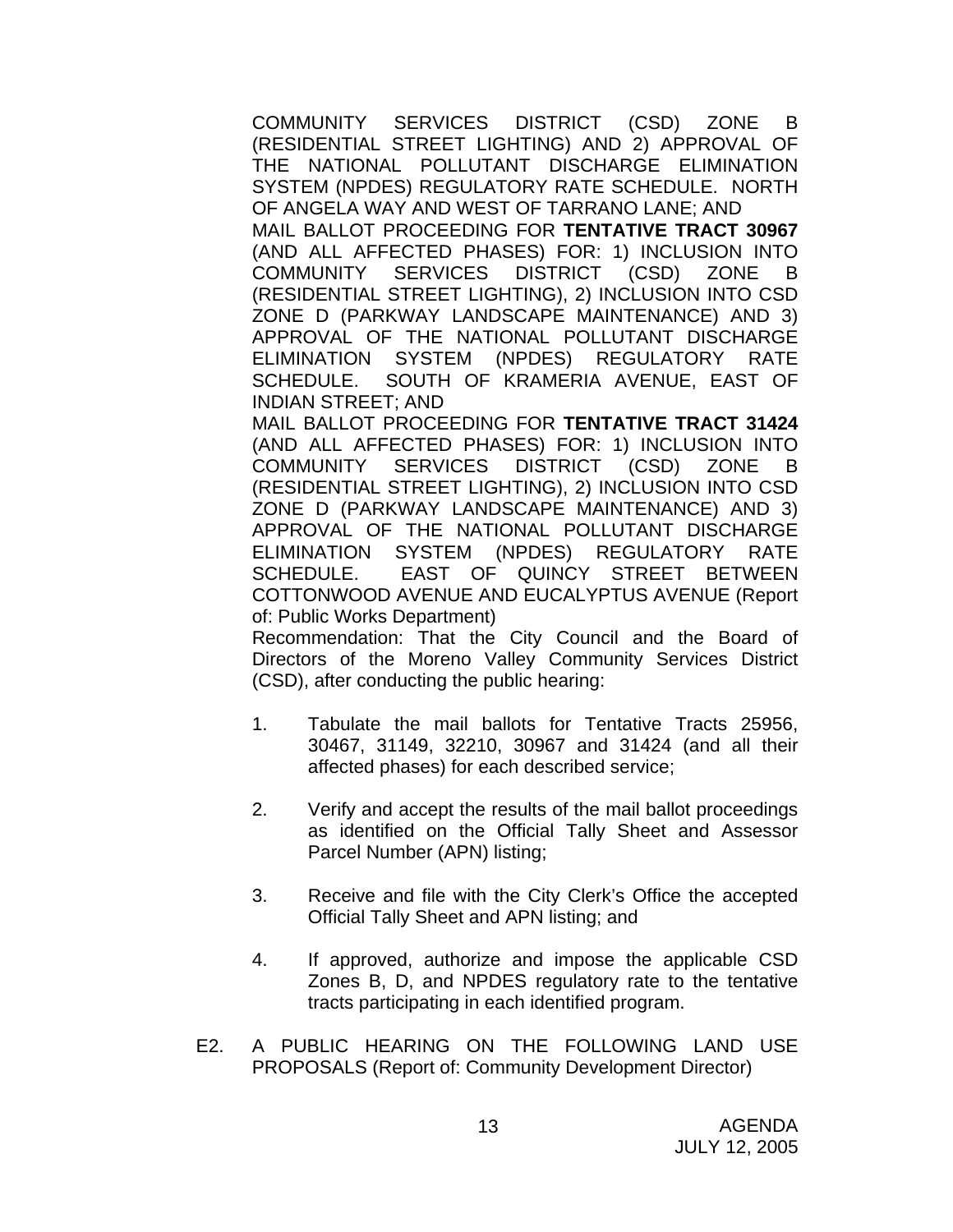Project 1: General Plan Amendment (PA03-0152) and Zone Change (PA03-0151) from the current Community Commercial (CC) designation to the Residential 5 (R5) zone, and Tentative Tract Map No. 31590 (PA03-0150) to subdivide the approximately 30-acre parcel located on the south side of Alessandro Boulevard and east of Oliver Street into 96 single-family residential lots and three lettered lots;

Project 2: General Plan Amendment (PA04-0156) and Zone Change (PA04-0157) from Office to Residential 15 (R15) and a Plot Plan (PA04-0135) and Tentative Tract Map No. 32756 (PA04-0155) for a 24-unit condominium project on the 2.36 acres located at 25767 Alessandro Boulevard between Lasselle Street and Kitching Street; and

Project 3: General Plan Amendment (PA04-0098) and Zone Change (PA04-0099) to change the land use designation for 17.38-net acres located at the northwest corner of Iris Avenue and Oliver Street from Planned Commercial and Community Commercial to Neighborhood Commercial (6.81-net acres) and Office (10.57-net acres).

Recommendation: That the City Council:

- 1. Conduct a public hearing for review of Project 1 and defer taking action on Project 1 until after the public hearing for Project 3;
- 2. Conduct a public hearing for review of Project 2, and defer taking action on Project 2 until after the public hearing for Project 3;
- 3. Conduct a public hearing for review of Project 3;
- 4. Adopt a Negative Declaration for Project 1 applications PA03-0152 (General Plan Amendment), PA03-0151 (Zone Change), PA03-0150 (Tentative Tract Map No. 31590). The projects, individually and cumulatively, will not result in a significant effect on the environment;
- 5. Adopt a Negative Declaration for Project 2 applications PA04-0156 (General Plan Amendment), PA04-0157 (Zone Change), PA04-0135 (Plot Plan) and PA04-0155 (Tentative Tract Map No. 32756). The projects, individually and cumulatively, will not result in a significant effect on the environment;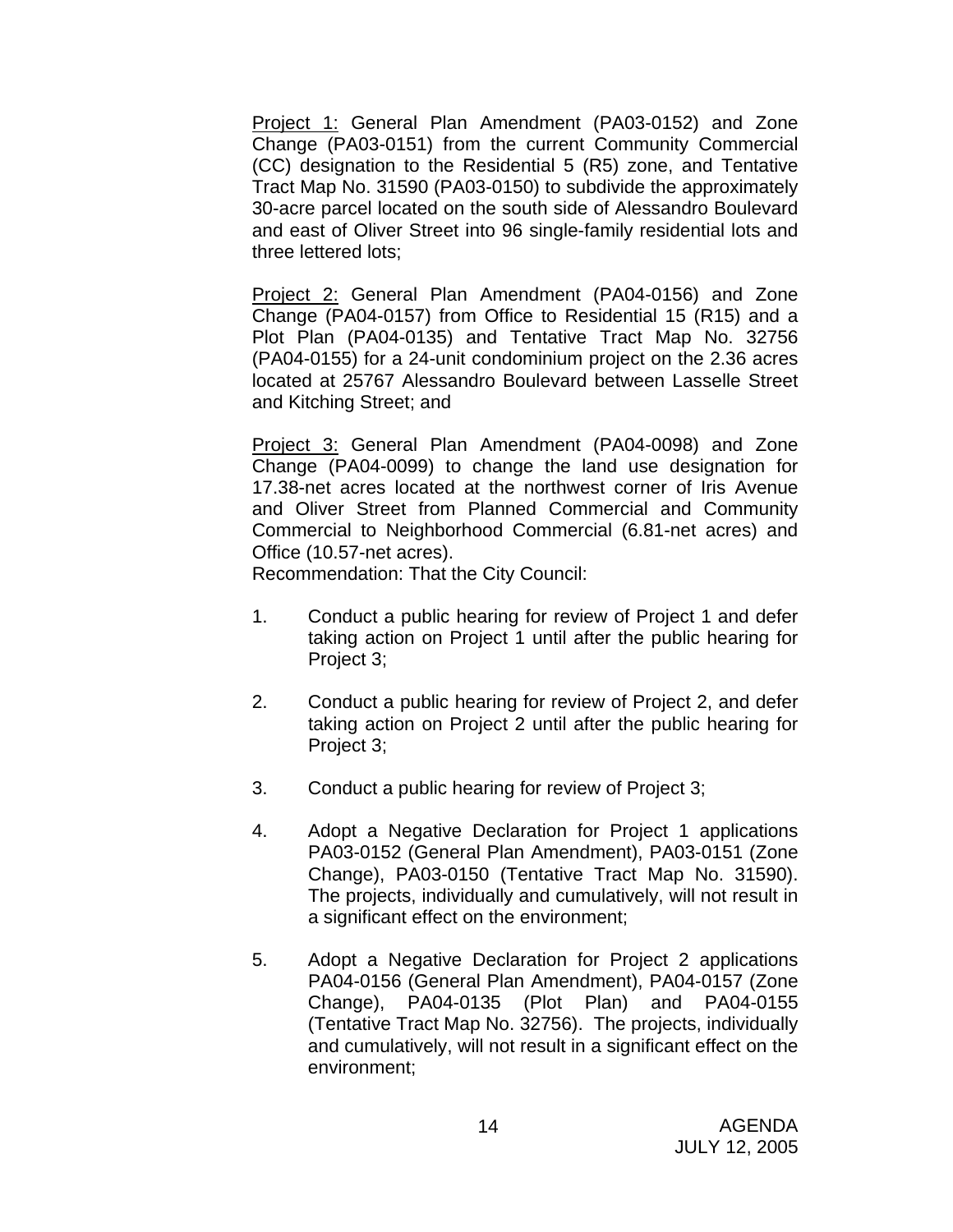- 6. Adopt a Negative Declaration for Project 3 applications PA04-0098 (General Plan Amendment) and PA04-0099 (Zone Change). The projects, individually and cumulatively, will not result in a significant effect on the environment;
- 7. Approve Resolution No. 2005-57 approving PA03-0152, PA04-0156 and PA04-0098, thereby establishing General Plan Land Use Map designations for Projects 1, 2, and 3 as described in the Resolution, and the revised General Plan Maps as attached to the Resolution as Exhibits A, B and C;

# Resolution No. 2005-57

A Resolution of the City Council of the City of Moreno Valley, California, Approving a General Plan Amendment (PA03-0152) Changing the designation for Assessor's Parcel Numbers 486-240-002 and 486-240-011 from "CC" (Community Commercial) to R5 (Residential; up to 5 dwelling units per net acre) for Approximately 30-acres Parcel Located on the South Side of Alessandro Boulevard and East of Oliver Avenue; and a General Plan Amendment (PA04-0156) Changing the Land Use Designation for Assessor's Parcel Numbers 484-030-008 and 484-030-011 from O (Office) to R15 (Residential 15) for 2.36-Net Acres Located on 25767 Alessandro Boulevard, and a General Plan Amendment (PA04-0098) Changing the Land Use Designation for Assessor's Parcel Number 486-310-022 from Planned Commercial and Community Commercial to Neighborhood Commercial and Office, Thereby Establishing General Plan Land Use Map Designations for Certain Properties as Described in the Resolution, and the Revised General Plan Maps as Attached to the Resolution as Exhibits A, B and C

8. Introduce Ordinance No. 688 approving Project 1 Zone Change (PA03-0151) from Community Commercial to R5, based on the findings in the Ordinance, and the revised Zoning Atlas page as attached to the ordinance as Exhibit A;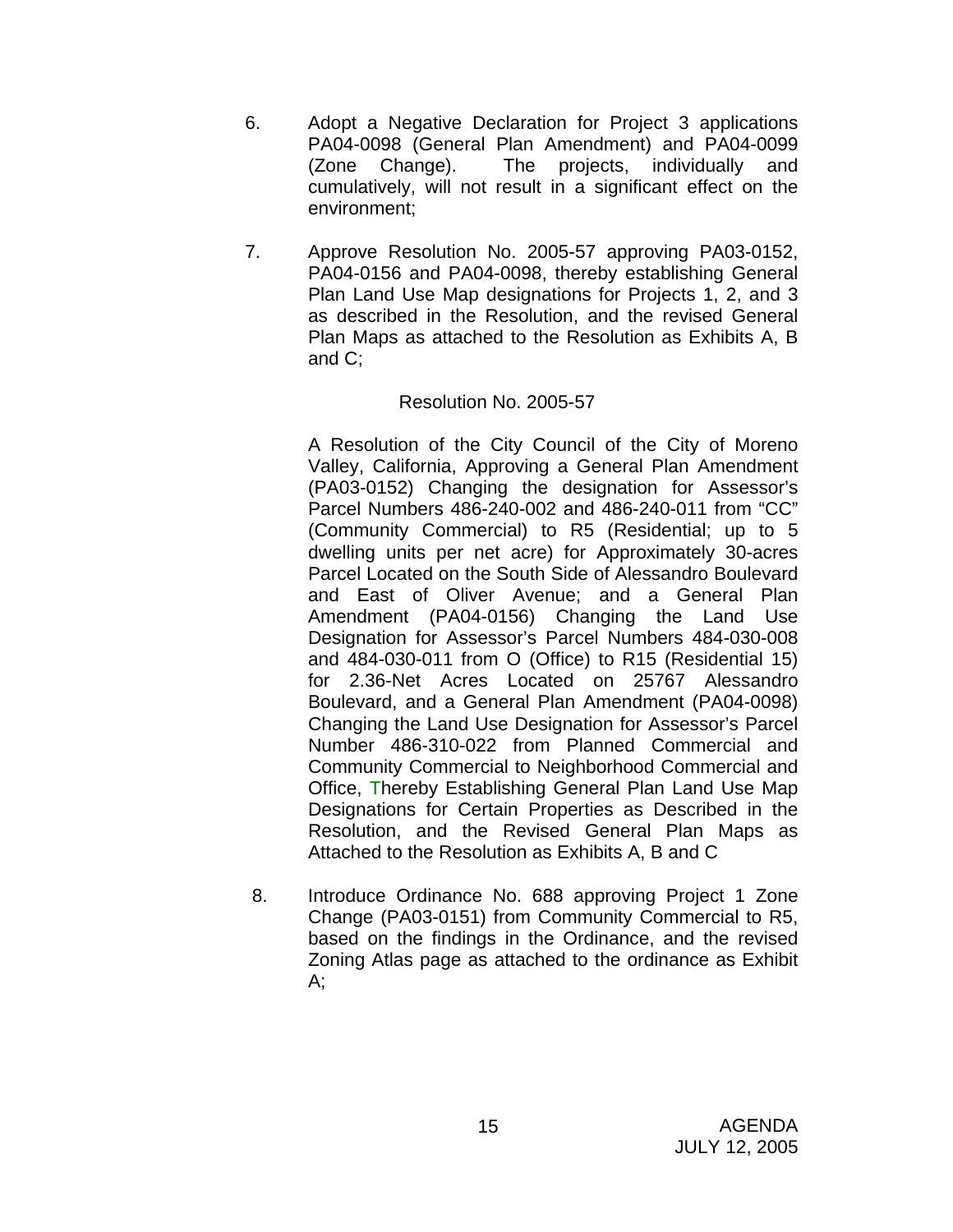### Ordinance No. 688

An Ordinance of the City Council of the City of Moreno Valley, California, Approving PA03-0151 (Zone Change) to Change the Land Use from Community Commercial to R5 for Approximately 30 Acres on Assessor's Parcel Numbers 486-240-002 and 486-240-011 Located on the South Side of Alessandro Boulevard and East of Oliver Avenue

9. Introduce Ordinance No. 689 approving Project 2 Zone Change (PA04-0157) from Office to R15, based on the findings in the Ordinance, and the revised Zoning Atlas page as attached to the ordinance as Exhibit A;

#### Ordinance No. 689

An Ordinance of the City Council of the City of Moreno Valley, California, Approving PA04-0157 (zone change) to Change the Land Use from Office to R15 for Approximately 2.36 Acres on Assessor's Parcel Numbers 484-030-008 and 484-030-011 Located at 25767 Alessandro Boulevard

10. Introduce Ordinance No. 690 approving Project 3 Zone Change (PA04-0099) Planned Commercial and Community Commercial to Neighborhood Commercial and Office, based on the findings in the Ordinance, and the revised Zoning Atlas page as attached to the ordinance as Exhibit A;

### Ordinance No. 690

An Ordinance of the City Council of the City of Moreno Valley, California, Approving PA04-0099 (Zone Change) to Change the Land Use from Planned Commercial and Community Commercial to Neighborhood Commercial and Office for the 17.38-Net Acres of Assessor's Parcel Number 486-310-022, Located at the Northwest Corner of Iris Avenue and Oliver Street

11. Approve Resolution No. 2005-58 approving Project 1 Tentative Tract Map No. 31590 (PA03-0150), based on the findings in the Resolution, and the conditions of approval as attached to the resolution as Exhibit A; and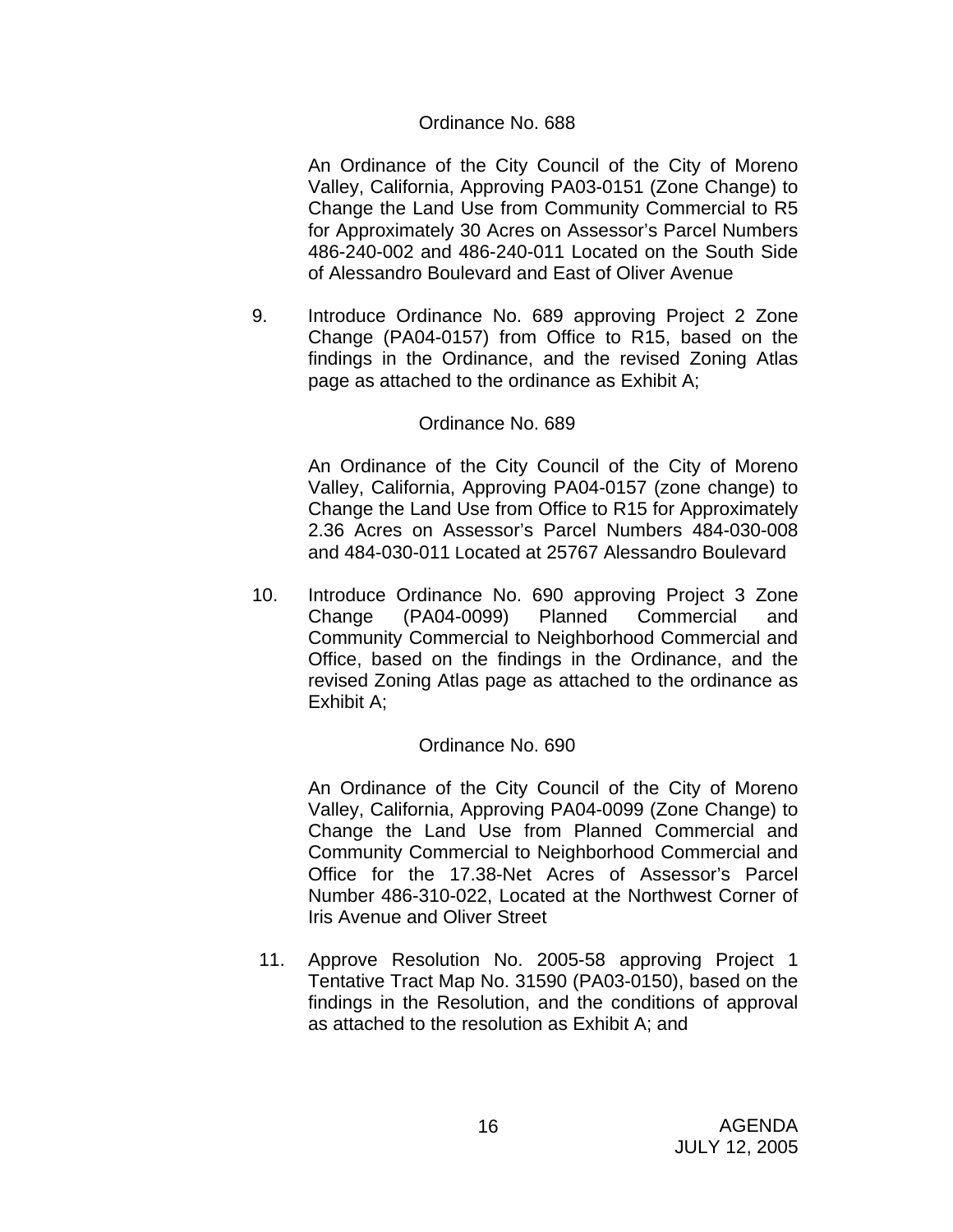#### Resolution No. 2005-58

A Resolution of the City Council of the City of Moreno Valley Approving PA03-0150, Tentative Tract Map 31590 for the Subdivision of Approximately 30-acre Parcel into 96 single-family Residential Lots and Three Lettered Lots Located on the South Side of Alessandro Boulevard and East of Oliver Avenue

12. Approve Resolution No. 2005-59 approving Project 2 Plot Plan PA04-0135 and Tentative Tract Map No. 32756 (PA04-0155), based on the findings in the Resolution, and the conditions of approval as attached to the resolution as Exhibits A and B.

### Resolution No. 2005-59

 A Resolution of the City Council of the City of Moreno Valley, California, Approving Plot Plan (PA04-0135) and PA04-0155 Tentative Condominium Map Number 32756 to Subdivide the 2.36-Net Acres Located at 25767 Alessandro Boulevard (APN 484-030-008 and 484-030- 011) into 24 Condominiums

E3. PUBLIC HEARING TO CONSIDER APPROVAL AND ADOPTION OF MORENO VALLEY COMMUNITY FACILITIES DISTRICT NO. 1 (NEIGHBORHOOD PARK MAINTENANCE) ANNUAL SPECIAL TAX LEVY (Report of: Public Works Department) Recommendation: That the City Council, acting in the capacity as the Board of Directors of the Moreno Valley Community Services District (CSD) (the "Board") and as the legislative body of Community Facilities District No. 1 (Neighborhood Park Maintenance), approve and adopt Resolution No. CSD 2005-15 implementing the rate and method of apportionment of the special tax levy required to cover the Special Tax Requirement as submitted in the Special Tax Report on file in the office of the City Treasurer.

### Resolution No. CSD 2005-15

A Resolution of the Moreno Valley Community Services District of the City of Moreno Valley, California, Accepting and Approving the Special Tax Report for Fiscal Year 2005/2006 Regarding Community Facilities District No. 1 (Neighborhood Park Maintenance)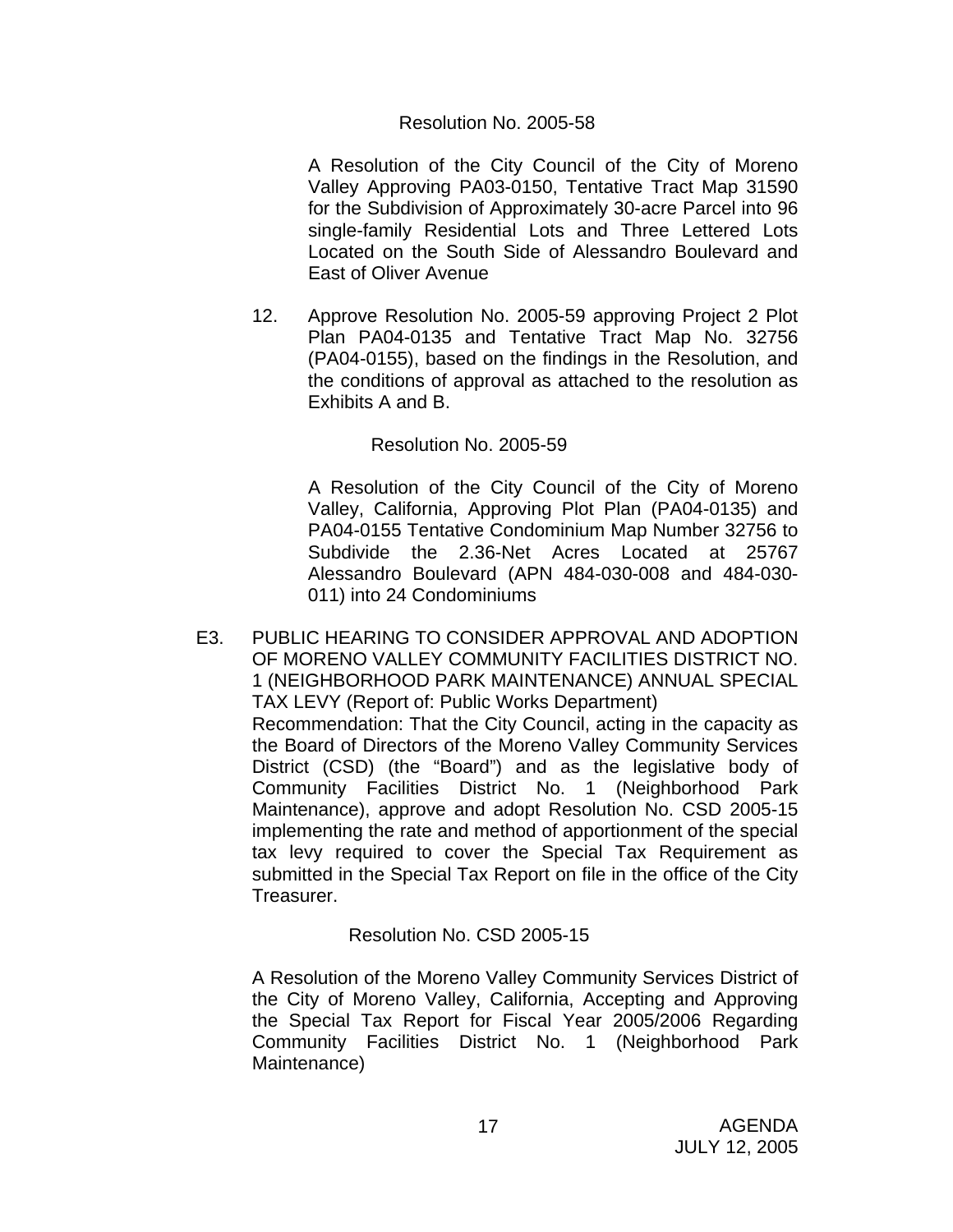E4. PUBLIC HEARING AND ADOPTION OF RESOLUTION ESTABLISHING APPROPRIATIONS ("GANN") LIMIT FOR THE CITY OF MORENO VALLEY FOR FY 2005-06 (Report of: Finance Department) Recommendation: Staff recommends that following the conducting of a Public Hearing the City Council adopt Resolution 2005-64, establishing an appropriations limit for the City of Moreno Valley for FY 2005-06.

#### Resolution No. 2005-64

A Resolution of the City Council of the City of Moreno Valley, California, Establishing an Appropriations Limit for Fiscal Year 2005-06 and Taking Other Actions in Relation Thereto

E5. PUBLIC HEARING AND ADOPTION OF RESOLUTION ESTABLISHING APPROPRIATIONS ("GANN") LIMIT FOR THE COMMUNITY SERVICES DISTRICT FOR FY 05-06. Recommendation: That the City Council, acting in its capacity as the President and board members of the Community Services District, upon conducting a Public Hearing, adopt Resolution No. CSD 2005-17, establishing an appropriations limit for the Community Services District for FY 2005-06.

Resolution No. CSD 2005-17

A Resolution of the Moreno Valley Community Services District of the City of Moreno Valley, California, Establishing an Appropriations Limit for Fiscal Year 2005-06 and Taking Other Actions in Relation Thereto

### **F. ITEMS REMOVED FROM CONSENT CALENDARS FOR DISCUSSION OR SEPARATE ACTION**

### **G. REPORTS**

- G1. CITY COUNCIL REPORTS ON REGIONAL ACTIVITIES
	- a) Report on March Joint Powers Authority by Mayor Stewart
- G2. ADOPTION OF FY 2005/2006 BUDGET AND RELATED ACTIONS (Report of: Finance Department) Recommendation: That the City Council: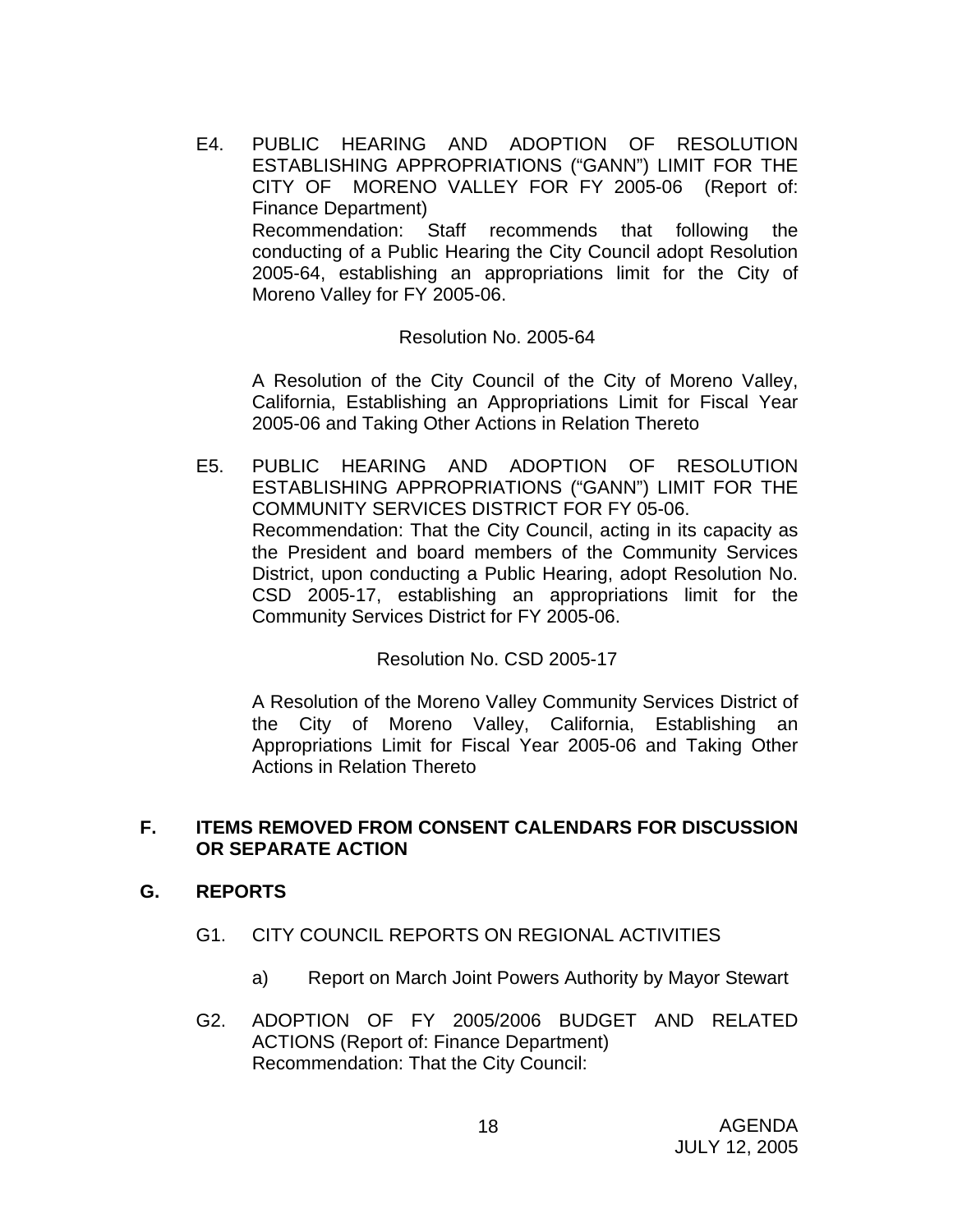1. Adopt Resolution No. 2005-63, approving the Operating and Capital Budgets for the City of Moreno Valley for FY 2005-06, including all applicable adjustments pursuant to the Schedule of Budget Adjustments;

#### Resolution No. 2005-63

A Resolution of the City Council of the City of Moreno Valley, California, Adopting the Operating and Capital Budgets for Fiscal Year 2005-06

2. Acting in its capacity as the President and Board of Directors of the Community Services District of the City of Moreno Valley, adopt Resolution No. CSD 2005-16, approving the Operating and Capital Budgets, for the Community Services District of the City of Moreno Valley for FY 2005-06, including all applicable adjustments pursuant to the Schedule of Budget Adjustments;

#### Resolution No. CSD 2005-16

A Resolution of the Community Services District of the City of Moreno Valley, California, Adopting the Operating and Capital Budgets for Fiscal Year 2005-06

3. Acting in its capacity as the Chairperson and Agency Members of the Community Redevelopment Agency of the City of Moreno Valley, Adopt Resolution No. RDA 2005-08, approving the Operating and Capital Budgets for the Community Redevelopment Agency of the City of Moreno Valley for FY 2005-06, including all applicable adjustments pursuant to the Schedule of Budget Adjustments;

### Resolution No. RDA 2005-08

A Resolution of the Community Redevelopment Agency of the City of Moreno Valley, California, Adopting the Operating and Capital Budgets for Fiscal Year 2005-06

4. Acting in its capacity as the President and Board of Directors of the Community Services District, approve the repayment of up to \$40,000,000 to the City of Moreno Valley by renewal of the Promissory Note, pursuant to the terms and conditions of the outstanding Promissory Note, the borrowing of up to \$40,000,000 pursuant to the terms and conditions of the Promissory Note, and the execution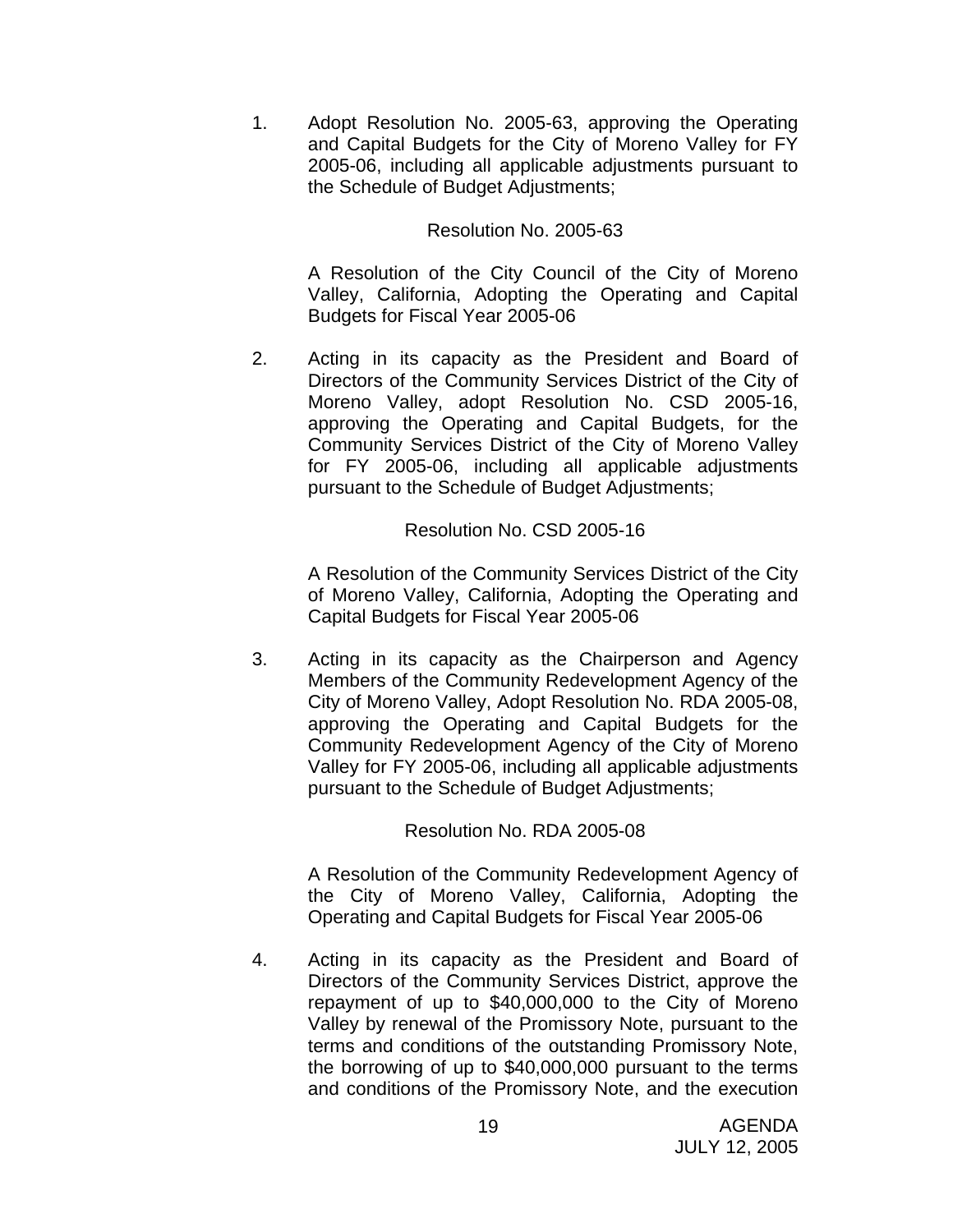of the original of said note by the President of the Board of Directors, and the delivery of said executed note to the Treasurer of the City;

- 5. Acting in its capacity as the Chairperson and Agency Members of the Community Redevelopment Agency of the City of Moreno Valley, approve the repayment of up to \$40,000,000 to the City of Moreno Valley by renewal of the Promissory Note, pursuant to the terms and conditions of the outstanding Promissory Note, the borrowing of up to \$40,000,000 pursuant to the terms and conditions of the Promissory Note, and the execution of the original of said note by the Chairperson and Agency Members, and the delivery of said executed note to the Treasurer of the City;
- 6. Approve the FY 2005-06 Staffing Plan and Position Control Roster, which reflect the personnel allocations consistent with the adoption of the FY 2005-06 Budget; and
- 7. Approve Alternative Budget Amendments pursuant to Attachment "B". (Council will need to take specific action on each budget item).
- G3. REVIEW AND APPROVAL OF THE SUNNYMEAD BOULEVARD REVITALIZATION PROJECT STRATEGIC PLAN AND THE PUBLIC WORKS AGREEMENT TO UNDERTAKE THIS DESIGNATED PUBLIC IMPROVEMENT (Report of: Interim Economic Development Director) Recommendation:
	- 1) The Redevelopment Agency Board review and approve the proposed Strategic Plan for Sunnymead Boulevard Revitalization Project;
	- 2) The City Council adopt Resolution No. 2005-61, approving and authorizing the execution of the Public Works Agreement between the City of Moreno Valley and the Redevelopment Agency; and

Resolution No. 2005-61

A Resolution of the City Council of the City of Moreno Valley, Approving and Authorizing the Execution of a Public Works Agreement with the Community Redevelopment Agency of the City of Moreno Valley and Making Certain Findings in Connection with the Provision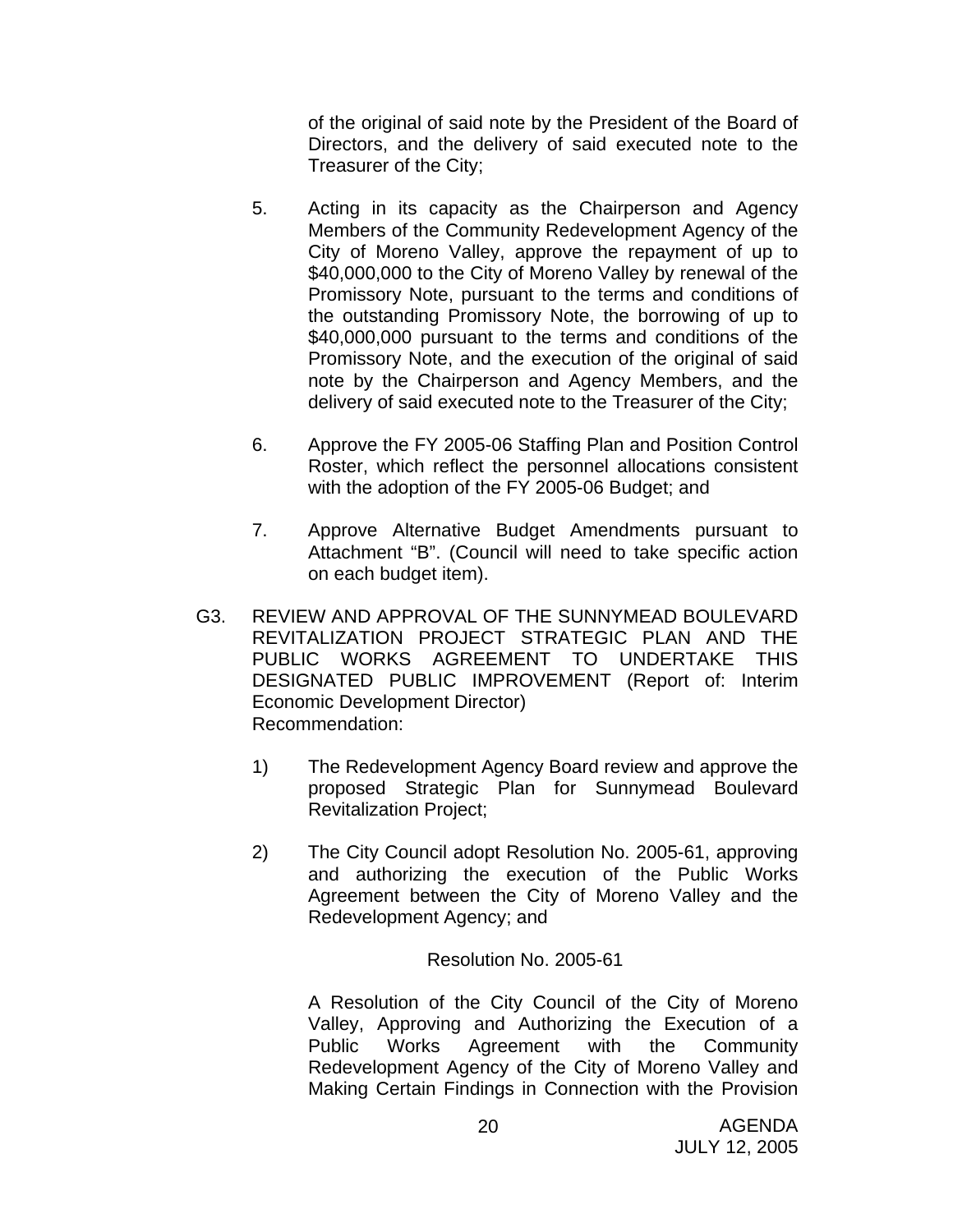of Public Improvements and Authorizing Such Improvements in Connection Therewith

3) The Redevelopment Agency Board adopt Resolution No. RDA 2005-07, approving and authorizing the execution of the Public Works Agreement between the City of Moreno Valley and the Redevelopment Agency.

Resolution No. RDA 2005-07

A Resolution of the Community Redevelopment Agency of the City of Moreno Valley Approving and Authorizing the Execution of a Public Works Agreement with the City of Moreno Valley and Making Certain Findings in Connection with the Provision of Public Improvements and Authorizing Such Improvements in Connection Therewith

G4. APPOINTMENTS TO THE SENIOR CITIZENS' BOARD AND TRAFFIC SAFETY COMMISSION (AND CLARIFICATION OF THE BALLOT RESULTS FOR APPOINTMENTS TO THE SENIOR CITIZENS' BOARD MADE ON JUNE 28, 2005) (Report of: City Clerk's Department) Recommendation: That the City Council, after reviewing the ballots provided by the City Clerk:

- 1 Appoint one member to the Senior Citizens' Board for a term expiring June 30, 2008;
- 2, Appoint one member to the Senior Citizens' Board for a term expiring June 30, 2006;
- 3. Appoint one member to the Traffic Safety Commission for a term expiring June 30, 2006; or
- 4. If appointments are not made, declare the positions vacant and authorize the City Clerk to re-notice the positions as vacant.
- G5. LEGISLATIVE UPDATE (Report of: Interim Assistant City Manager) Recommendation: That the City Council receive and file the informational report.
- G6. CITY MANAGER'S REPORT (Informational Oral Presentation not for Council action)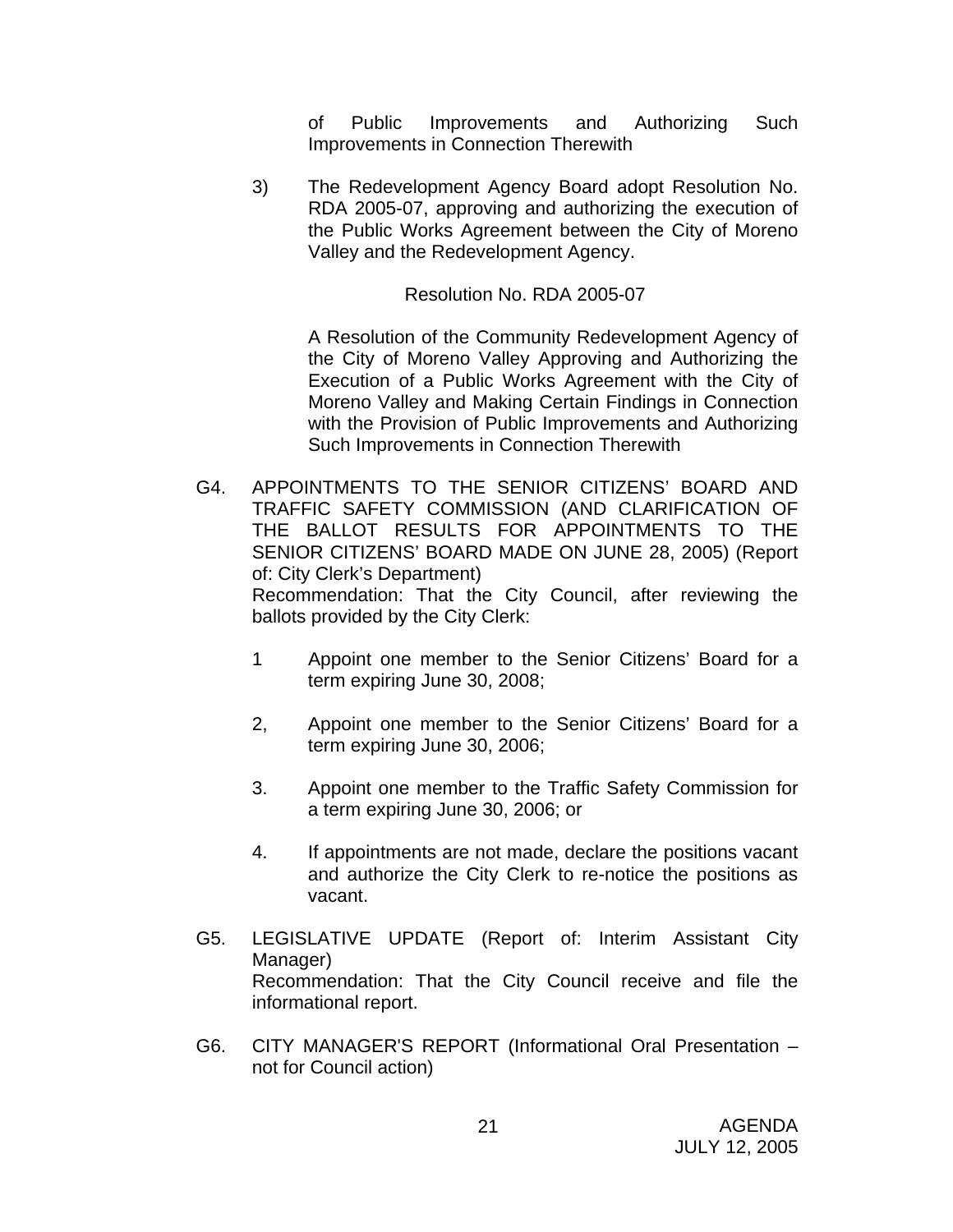# **H. LEGISLATIVE ACTIONS**

ORDINANCES - 1ST READING AND INTRODUCTION – NONE

ORDINANCES - 2ND READING AND ADOPTION -NONE

ORDINANCES - URGENCY ORDINANCES - NONE

RESOLUTIONS - NONE

PUBLIC COMMENTS **ON ANY SUBJECT NOT ON THE AGENDA** UNDER THE JURISDICTION OF THE CITY COUNCIL

Those wishing to speak should complete and submit a BLUE speaker slip to the Bailiff. There is a three-minute time limit per person. All remarks and questions shall be addressed to the presiding officer or to the City Council and not to any individual Council member, staff member or other person.

# **CLOSING COMMENTS AND/OR REPORTS OF THE CITY COUNCIL, COMMUNITY SERVICES DISTRICT, OR COMMUNITY REDEVELOPMENT AGENCY**